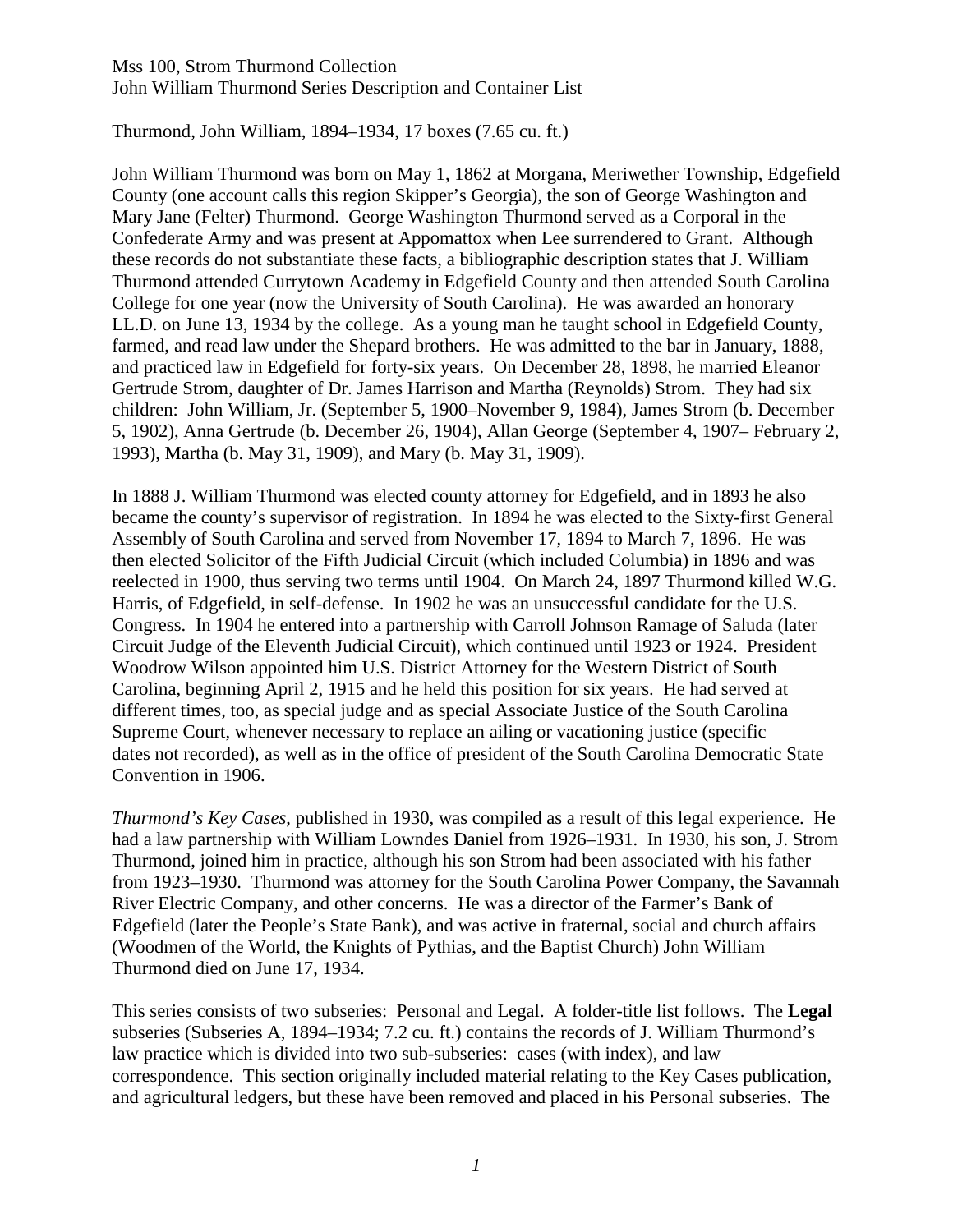sympathy letters, telegrams, cards, etc. received by Thurmond's family after his death have been removed from this subseries.

The records dating prior to the start of Thurmond's practice are recordings of wills and mortgages. Other early dates are records handled by other attorneys before Thurmond became involved in the cases. These records concern only his private law practice.

The cases, 1913–1934, were originally indexed by number. However, they have been rearranged to be in alphabetical order by case name (name of plaintiff) and chronologically within each case. A rough alphabetical index, dated 1930–1934, maintained by J. William Thurmond is filed at the beginning of the cases. The cases deal primarily with railroad companies, the South Carolina Highway Department, insurance companies, lumber companies, coal and granite companies, industrial and other accidents; industries such as International Harvester, Pure Oil, Standard Oil, and Gulf Oil Refining Company; and typical legal matters such as bankruptcy, divorce, estates, foreclosures, loans, murder, and wills. Correspondents include James F. Byrnes, W. K. Charles, Thomas Benjamin Greneker, Calhoun Mays, Carroll Johnson Ramage, George Bell Timmerman, and Charles Cecil Wyche. Cases of special interest include the Mrs. Sallie Tillman estate and the McKie v. McKie murder case.

The law correspondence, 1923–1934 with selected items from 1881, 1894, 1896, 1908, and 1914, consists of nine folders, filed alphabetically, then chronologically within each letter of the alphabet. It contains correspondence between Thurmond and other attorneys and individuals about cases and typical legal subjects, such as alimony, child custody, mortgages, etc. It also contains fragments of cases not listed in the index to the cases listed above. There are small amounts of personal requests concerning naturalization, securing pardons or paroles, and genealogy, and on-going correspondence about orders for farm products and supplies for Thurmond's farm tenants. Also present is a great deal of political correspondence and a brief biographical sketch of the Thurmond family. Important correspondents include L. G. Bell, Eugene Satterwhite Blease, Edgar Allen Brown, W. K. Charles, John Daniel, Herbert Hoover, Thomas Gordon McLeod, the firm Nicholls, Wyche, and Byrnes, E. D. (Ellison DuRant) Smith, George Bell Timmerman, and Millard E. Tydings.

The **Personal** subseries (Subseries B, 1912–1934; .45 cu. ft.) consists of two sub-subseries: agricultural ledgers containing accounts of individuals who had rented farm land from Thurmond and Key Case material. The agricultural ledgers are arranged chronologically. The records reflect Thurmond's detailed accounts of each tenant transaction regarding rent payments, charges for food, household, and farm supplies, and crop yields. After his death, Thurmond's widow and sons continued to manage the accounts.

*Key Cases* material is arranged chronologically. *Thurmond's Key Cases* was published in 1930. The book is a compendium of South Carolina laws and has two supplements. One copy of the book and its supplements is included here, as well as chronological lists of names of individuals who ordered the book along with an accounting of payment, a geographic list of South Carolina cities and the names of those ordered the book, a second geographic list detailing each individual's payment and, finally, letter and post card order forms, arranged alphabetically. There is some personal correspondence with the R. L. Bryan Company, ordering supplies and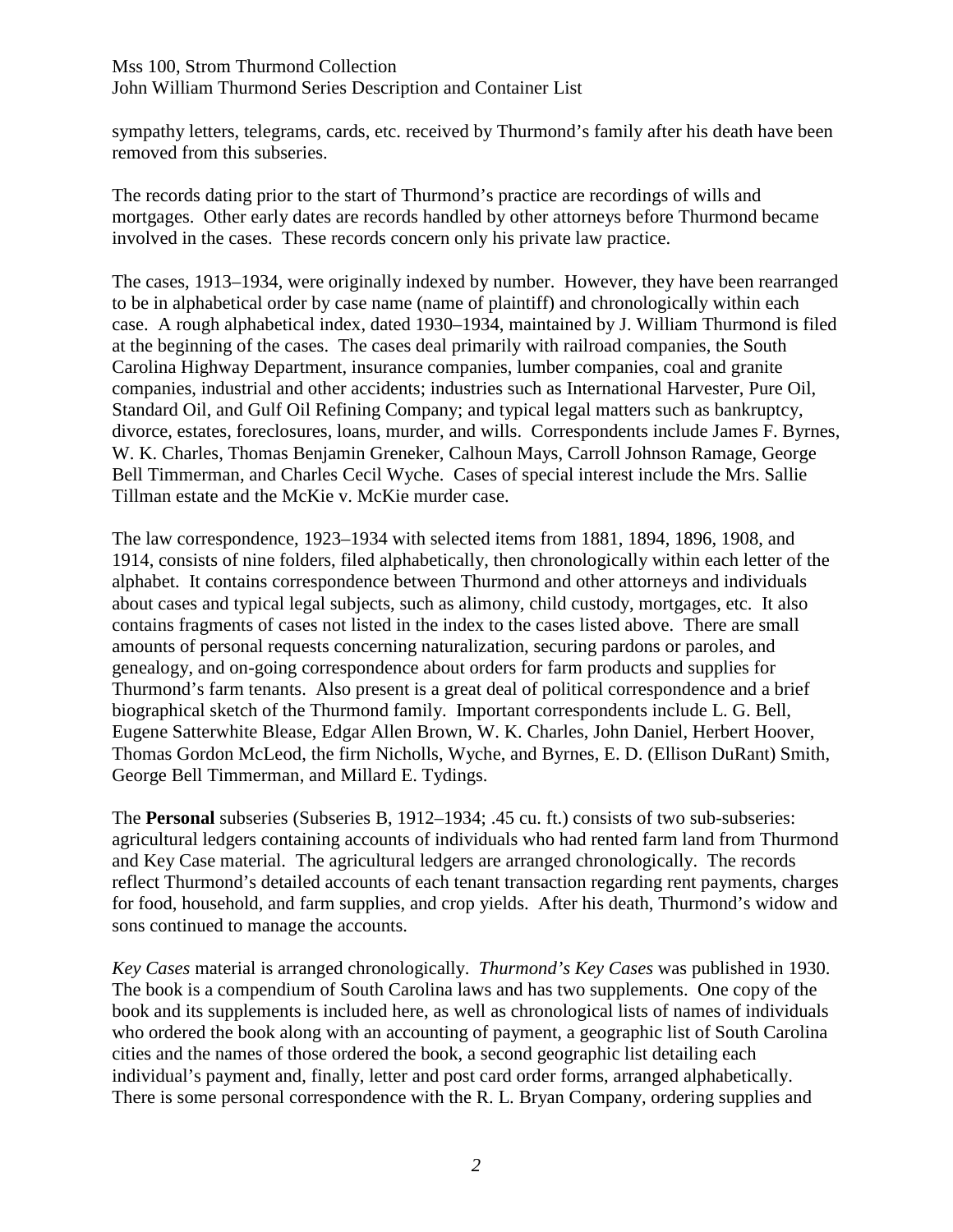giving instructions about Thurmond's manuscript printing for Thurmond's Key Cases. (See also: Strom Thurmond, Personal Series, 1923–1946, for two folders of Key Cases correspondence). As executor of his father's estate, Strom Thurmond wrote to all those from whom payment had not been received. Many of these individuals had difficulty paying for the book because of the depressed economic situation at that time.

A scrapbook containing certificates received before, during, and after John William Thurmond's legal and political career was obtained on loan from the Thurmond Senate Office in Aiken, South Carolina and filmed during 1998. The scrapbook has been returned to the Thurmond Family. The microfilm reproduction of the scrapbook and photographs of each certificate are listed below in the Separation List.

For more information on John William Thurmond in the Strom Thurmond Collection also see: Personal Series, 1923–1946, and the Legal Series, 1840, 1900–1955.

Sources:

Crawford, Geddings Harry. Who's Who in South Carolina, A Dictionary of Contemporaries Containing Biographical Notices of Eminent Men in South Carolina, Columbia, South Carolina, 1921, p. 195 (SC) F268.W628.

Hemphill, J. C. Men of Mark in South Carolina, Ideals of American Life. A Collection of Biographies of Leading Men of the State, Washington, D.C. 1909, Volume IV, pp. 362–363 (SC) F268.H49.

Utsey, Walker Scott, editor. Who's Who in South Carolina, A Standard Biographical Reference Book of South Carolina. 1934–1935, p. 480, Columbia, South Carolina, 1935. (SC) F268.W65.

Wallace, David Duncan, The History of South Carolina, New York, 1934, Volume IV, p. 497 (SC) F269.W18.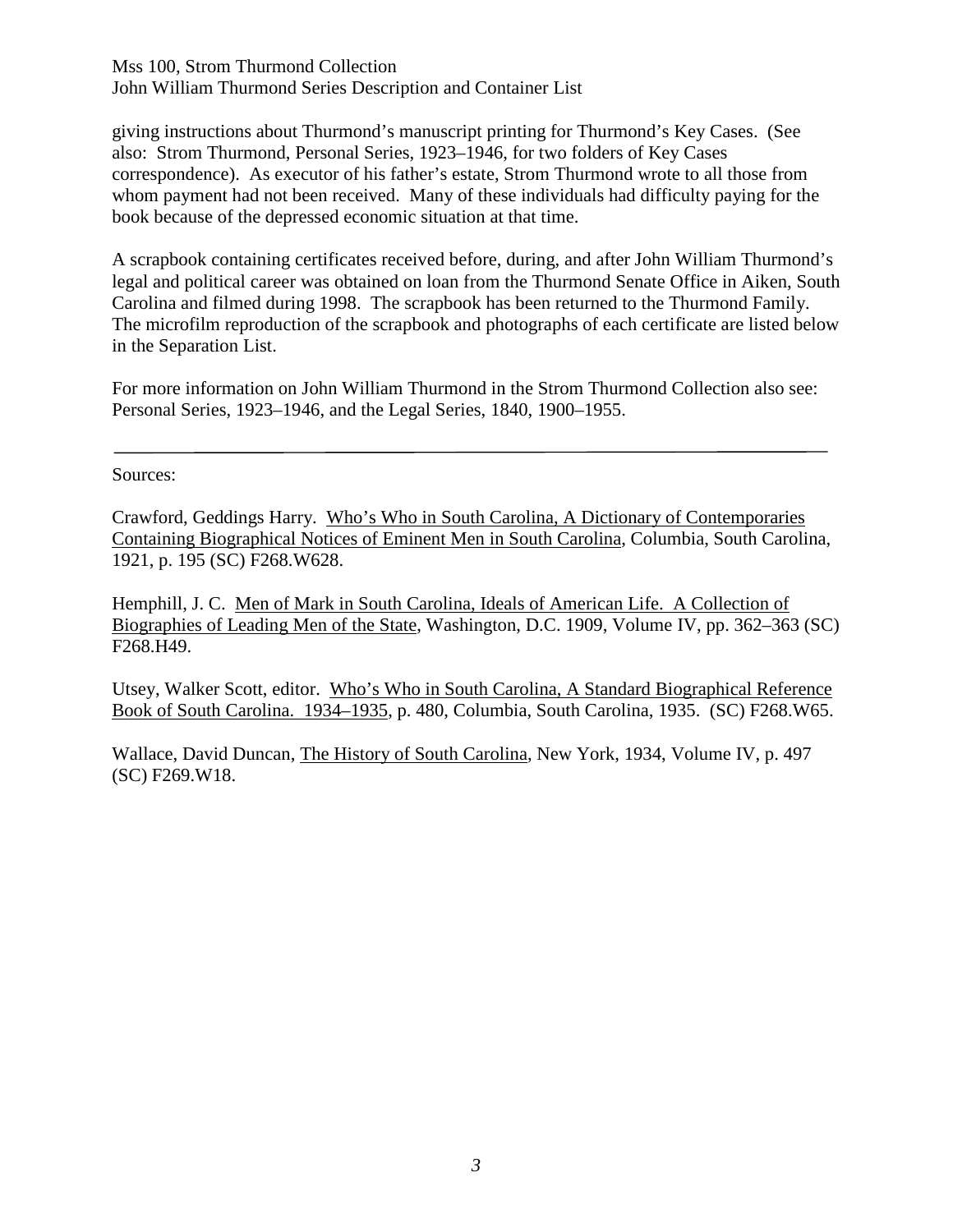Separation List

- 1. Scrapbook–Edgefield, South Carolina–May 1, 1862–June 17, 1934. Returned to Thurmond Family
- 2. Microfilm of scrapbook–to Microfilm Drawer # 7
- 3. Photographs of scrapbook–to Photographs Series, "Removed from Other Series" subseries

The scrapbook certificates microfilmed and photographed intact include:

- 1. Single and Double Entry Book-Keeping Examination. J. Alma Pelot's Commercial School, Augusta, Georgia. December 5, 1884
- 2. Admission to Practice Law in the State of South Carolina. Supreme Court, Columbia, South Carolina. January 12, 1888
- 3. Admission to Practice as an Attorney, Solicitor, and Proctor in the District Court of the United States of America. United States District Court, Charleston, South Carolina. May 20, 1903
- 4A. Admission (July 7, 1920) as an Attorney and Counselor of the United States Circuit Court of Appeals for the Fourth Circuit, Greenville, South Carolina. United States Circuit Court of Appeals, Richmond, Virginia. October 29, 1920
- 4B. Admission as an Attorney and Counselor of the United States Circuit Court of Appeals for the Fifth Circuit, Edgefield, South Carolina. United States Circuit Court of Appeals, New Orleans, Louisiana. November 22, 1927
- 5. Commission and Appointment to Supervisor of Registration, Edgefield County, South Carolina. State Capitol, Columbia, South Carolina. March 5, 1892
- 6. Election (November 6, 1894) and Membership to the State of South Carolina House of Representatives, Representing the County of Edgefield, South Carolina. State Capitol, Columbia, South Carolina. November 26, 1894
- 7. Election (November 3, 1896) and Commission for Solicitor for the Fifth Judicial Circuit, Edgefield, South Carolina. State Capitol, Columbia, South Carolina. December 21, 1896
- 8. Election (November 6, 1900) and Commission for Solicitor for the Fifth Judicial Circuit, Edgefield, South Carolina. State Capitol, Columbia, South Carolina. January 16, 1901
- 9. Commission and Appointment for Notary Public, Edgefield, South Carolina. State Capitol, Columbia, South Carolina. March 1, 1935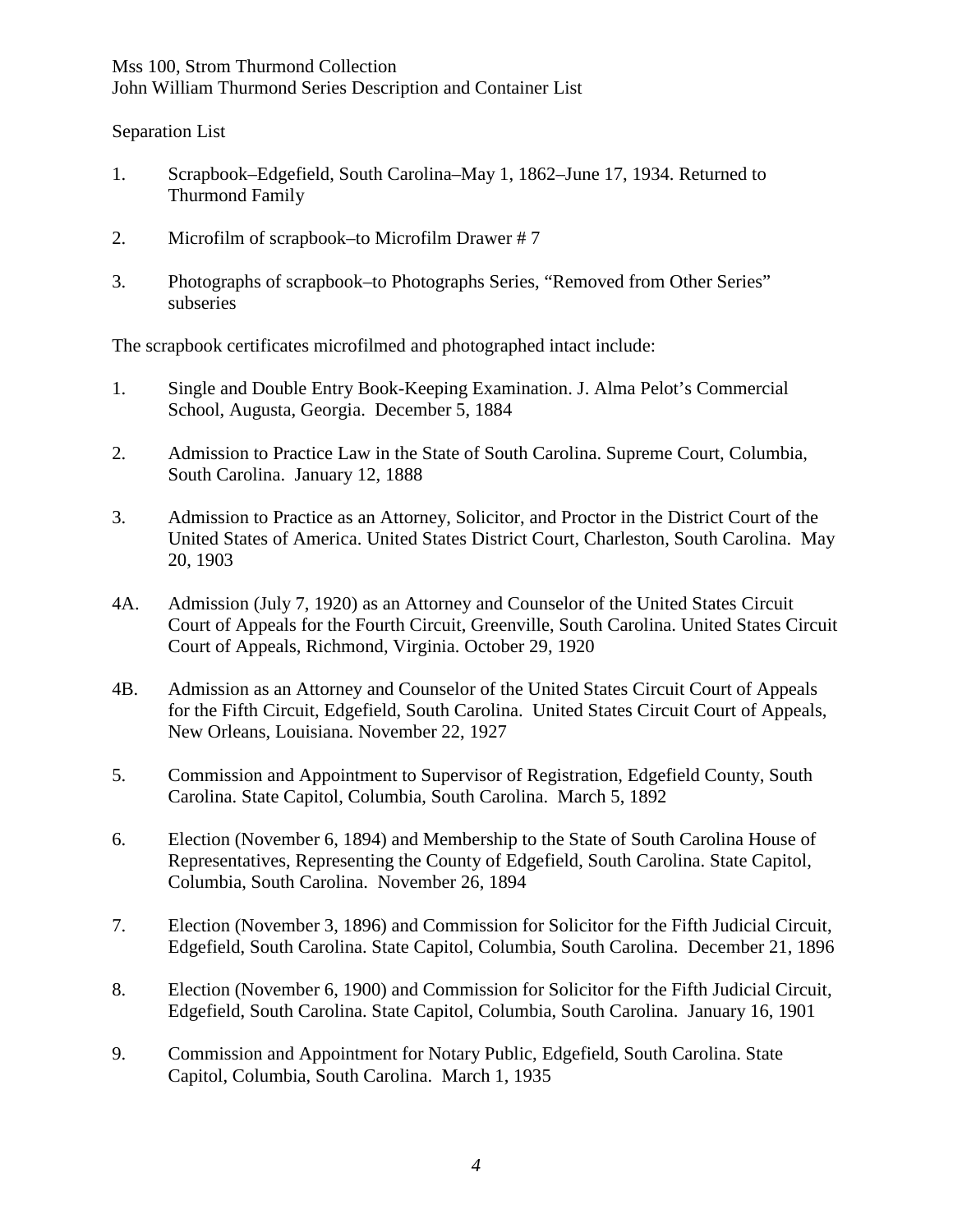Separation List, cont.

The scrapbook certificates microfilmed and photographed intact include:

- 10. Appointment to Attorney of the United States, Western District of South Carolina. President of the United States, Washington, D.C. April 2, 1915
- 11. Appointment to Attorney of the United States, Western District of South Carolina. President of the United States, Washington, D.C. April 2, 1915
- 12. Appointment to Attorney of the United States, Western District of South Carolina. President of the United States, Washington, D.C. January 18, 1916
- 13. Commission and Appointment for Special Judge, Court of General Sessions for Aiken and Hamilton Counties, South Carolina. State Capitol, Columbia, South Carolina. June 10, 1910
- 14. Commission and Appointment for Special Judge, Court of General Sessions for Darlington County, South Carolina. State Capitol, Columbia, South Carolina. September 14, 1922
- 15. Commission and Appointment for Associate Judge, Supreme Court of South Carolina. State Capitol, Columbia, South Carolina. March 9, 1925
- 16. Commission and Appointment for Associate Judge, Supreme Court of South Carolina. State Capitol, Columbia, South Carolina. January 10, 1928
- 17. Commission and Appointment for Special Associate Judge, Supreme Court of South Carolina. State Capitol, Columbia, South Carolina. December 11, 1928
- 18. Honorary Doctorate of Law. University of South Carolina, Columbia, South Carolina. June 13, 1934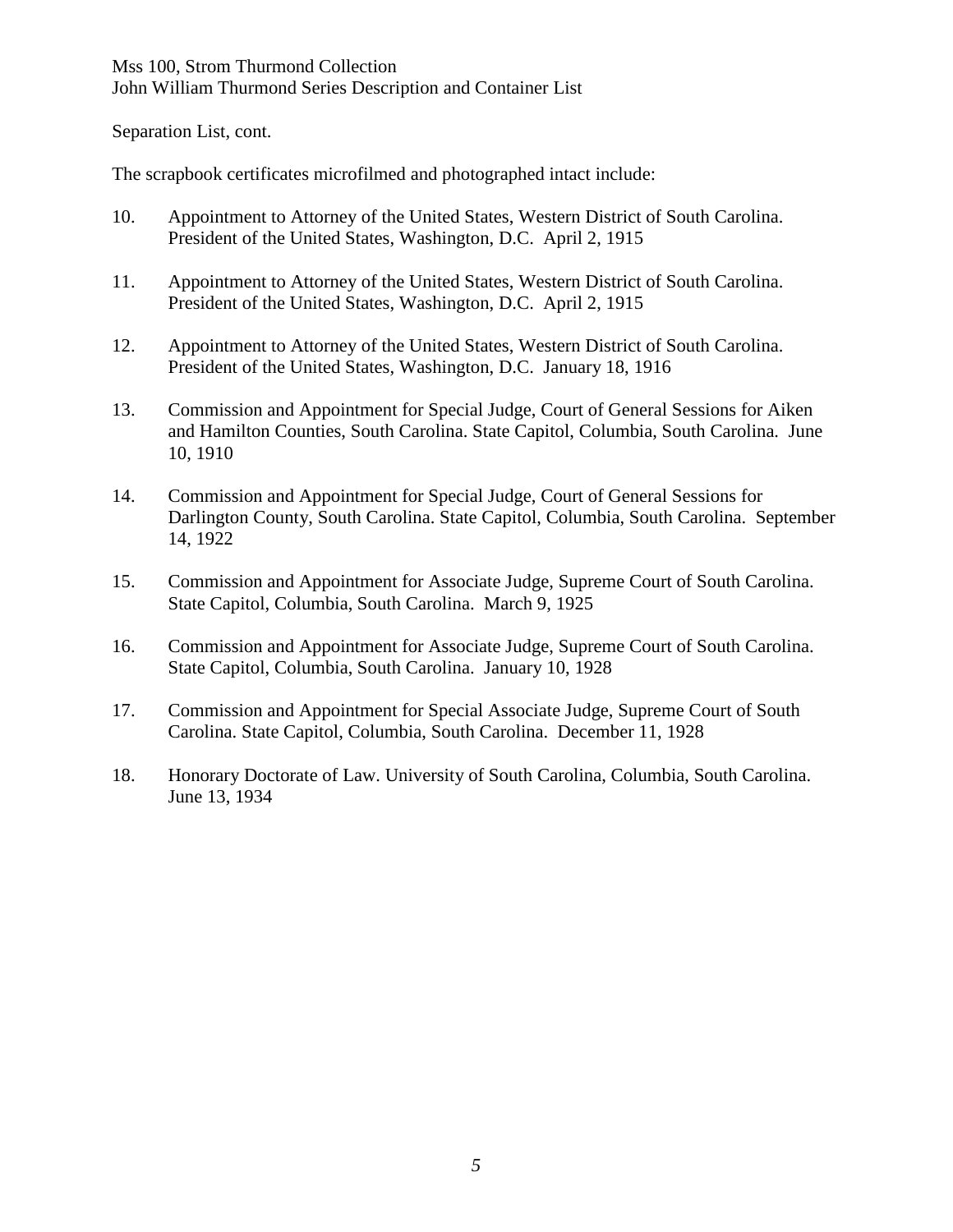| A.             | Legal  | 1894-1934                                                                                                                                                                                                                                                                                                                                                                                                                                                                                                                                                                                                                                                                                                                                                                                                                                                                                                                                                                                                                                                                                                                                                                                                                                                                                                                                                                                                     |
|----------------|--------|---------------------------------------------------------------------------------------------------------------------------------------------------------------------------------------------------------------------------------------------------------------------------------------------------------------------------------------------------------------------------------------------------------------------------------------------------------------------------------------------------------------------------------------------------------------------------------------------------------------------------------------------------------------------------------------------------------------------------------------------------------------------------------------------------------------------------------------------------------------------------------------------------------------------------------------------------------------------------------------------------------------------------------------------------------------------------------------------------------------------------------------------------------------------------------------------------------------------------------------------------------------------------------------------------------------------------------------------------------------------------------------------------------------|
| <u>Box</u>     | Folder | <b>Title</b><br>Index to John William Thurmond's Legal Cases J.W. Thurmond–<br>Legal Ledger; 1930-1934<br>National Bank of Abbeville vs. Smith, et. al.; January 27, 1921–<br>February 27, 1929<br>James Adams vs. Indemnity Co.; July 9-September 7, 1929<br>Lillie Adams; September 9, 1925–August 13, 1927<br>Rudolph Adams Deed; November [1] 29, 1924–May [31] 4, 1927 In.<br>Re: Walter S. Adam's Estate; [Sworn, July 1931]–[Sworn, April,<br>1932]<br>Agricultural Corp. vs. Mayson, et. al.; October [1] 17, 1924–<br>November [30] 3, 1928<br>Mrs. A.T. Allen Matter; February 23, 1924; July 19, 1924<br>American Bank of Greenwood vs. Middleton and Rich Motor Co.;<br>May 18–June 15, 1923<br>Applefield Clothing Co. vs. Ruhenstein Bros.; November 4, 1930;<br>November 13, 1930; January 26, 1931<br>Augusta, Aiken Railway and Electric Corp.; April [1] 6, 1925<br>November [30] 22, 1928<br>Augusta–Aiken Railway Co. Plant at Edgefield [Electric]; July [1] 8,<br>1927-May [31] 3, 1928<br>Bacon vs. Carolina–Georgia Service Co.; May 27, 1927–November<br>15, 1929<br>Berry vs. Henderson; April 6, 1927; August 1, 1930<br>Bishop vs. Town of McCormick; March [1] 12, 1926–March [30] 16,<br>1928<br>Blackwell vs. Charleston and Western Carolina Railway Co.; April [1]<br>30, 1930–September [30] 29, 1932<br>Blackwell, W.G. vs. [Charleston and Western Carolina Railway Co.]; |
| $\overline{2}$ |        | May [1] 15-October [31] 27, 1930<br>P.P. Blalock's Estate; October [1] 10, 1929–March [31] 7, 1932<br>Mrs. Stella Blalock; January [1] 25, 1932–May [31] 30, 1934<br>Boatwrights File; March 26-November 30, 1928<br>M.L. Boatwright vs. F.L. Parker; January 2–22, 1931<br>J.A. Bolton Case; October [1] 22, 1925–June [30] 25, 1926<br>Book File [The American Law Book Co.]<br>August 4, 1923–December 12, 1932<br>August 12, 1933–September 27, 1939<br>Bookman vs. Bank of Western Carolina; October 19, 1928–March 15,<br>1929<br>B.B. Bouknight, et. al.; May 4, 1928–February [28] 18, 1929 [April 6,<br>1908]<br>W.S. Boykin vs. South Carolina Power Co.; August 12, 1928–March<br>12, 1930                                                                                                                                                                                                                                                                                                                                                                                                                                                                                                                                                                                                                                                                                                         |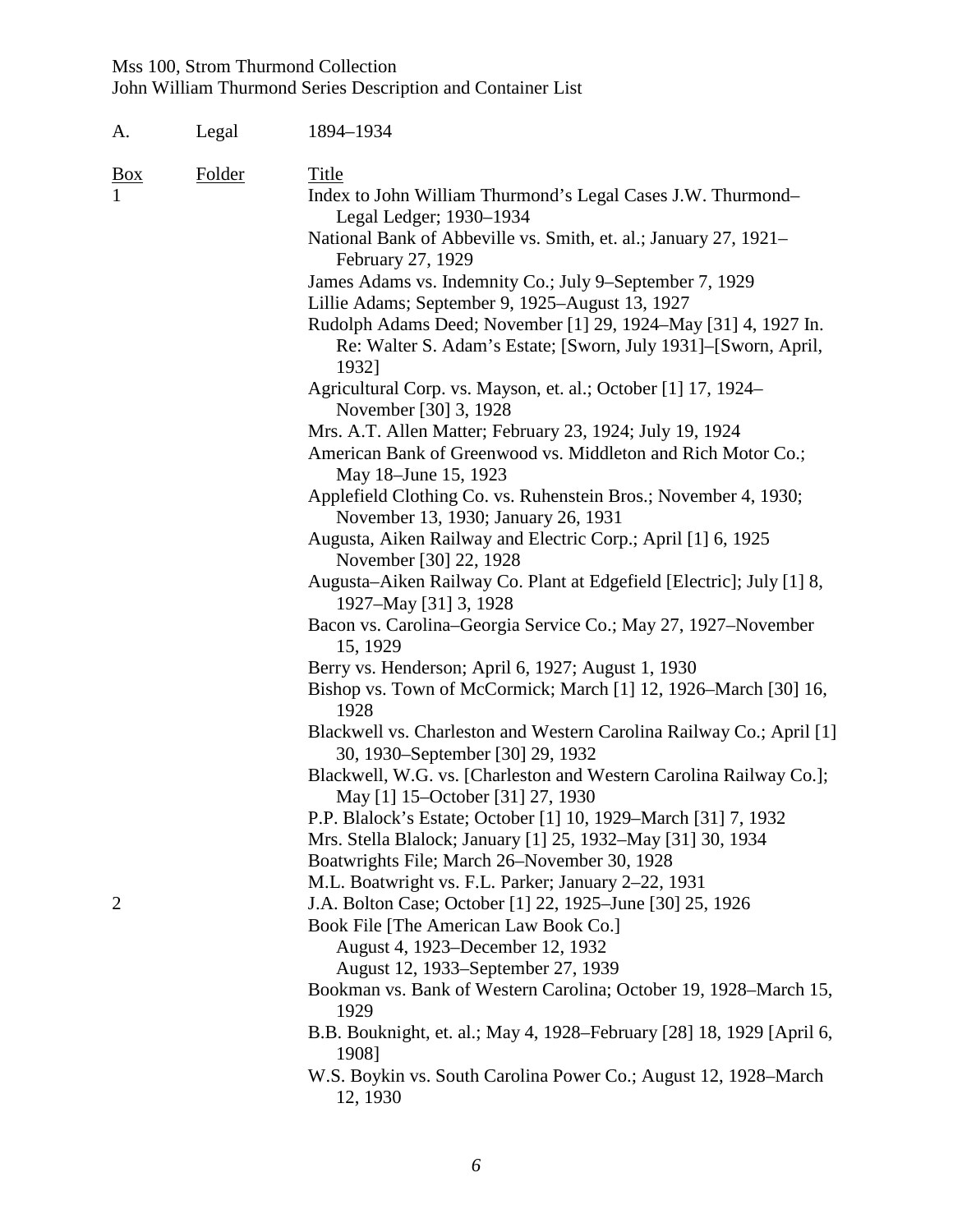| A.                                  | Legal  | 1894-1934                                                                                                                       |
|-------------------------------------|--------|---------------------------------------------------------------------------------------------------------------------------------|
| $\underline{Box}$<br>$\overline{2}$ | Folder | <b>Title</b><br>Mrs. Eliza Gary Briggs Matter; August 3, 1929–January 14, 1930                                                  |
|                                     |        | [November 25, 1912]                                                                                                             |
|                                     |        | Broad River Power Co. vs. Jones, et. al.; November [1] 15–December<br>$[31]$ 6, 1926                                            |
|                                     |        | Brown File; January 4, 1928-April 27, 1929                                                                                      |
|                                     |        | John R. Bryan, Edgefield S.C. R-3 [vs. Mut. Benefit, Healthand<br>Accident Assoc.]; October 24, 1931–March 2, 1932              |
|                                     |        | John B. Bryant File-(J.B. Bryant); October [1] 19, 1929–October 21,<br>1932                                                     |
|                                     |        | Burton vs. Palmetto Fire Insurance Co.; August [1] 14, 1925–June [30]<br>11, 1927                                               |
|                                     |        | P.H. Bussey Estate; [Sworn, February 4, 1931]–[Sworn, November 20,<br>1931] [Will Dated, 1915]                                  |
|                                     |        | Elijah Butler vs. Southern Railway Co.; March 12–December [31] 14,<br>1925                                                      |
|                                     |        | Sam Campbell vs. Peerless Sedan Motor No. 11E10357, Ohio License<br>No. E23164; September [1] 2-October [31] 7, 1931            |
|                                     |        | Mrs. M.L. Carroll; September 21-October 21, 1922                                                                                |
|                                     |        | Otranto Disaster–Willie Ready (Paper Clipping); [October 28, 1918]–<br>November 14, 1922                                        |
|                                     |        | Carswell Matter; July 17, 1925–March [31] 3, 1927                                                                               |
| 3                                   |        | W.K. Charles Matters; March [1] 3, 1926–December [31] 15, 1927<br>Chicago Lumber and Coal Company; December 6, 1922–November 4, |
|                                     |        | 1926                                                                                                                            |
|                                     |        | Citizen's and Southern Bank vs. Dorn et. al.; April 21, 1924<br>Clark vs. Bailey; May [1] 7, 1925–May [31] 19, 1927             |
|                                     |        | Cloud Coats [Edgefield, S.C.]; November [1], 1930–February [28] 10,<br>1931                                                     |
|                                     |        | Horace Cockrell vs. Southern Railway Co. and C.M. Rhodes; October<br>22, 1929–December 5, 1931                                  |
|                                     |        | Columbia National Bank                                                                                                          |
|                                     |        | vs. J.H. White; November [1] 7, 1925–October [31] 5, 1927                                                                       |
|                                     |        | vs. M.C. Milling and A.J. Milling, etc.; December 13, 1926–April<br>9, 1927                                                     |
|                                     |        | Cook and Columbia National Bank vs. R.S. and J.B. Bush; November<br>22, 1925–October [31] 22, 1928                              |
|                                     |        | H.F. Cooper Estate; January 17, 1924–March 2, 1929                                                                              |
|                                     |        | Mrs. Carrie Corley, James A. Corley, Estate; February 10, 1926–June<br>15, 1927                                                 |
|                                     |        | Couch and Dasher; April 14, 1925–January 25, 1928                                                                               |
|                                     |        | Alfred Covar vs. Alpha Ophelia Covar, et. al.; November, 1932<br>Mary J. Covar's Estate; September 26–October 22, 1929          |
| A.                                  | Legal  | 1894-1934                                                                                                                       |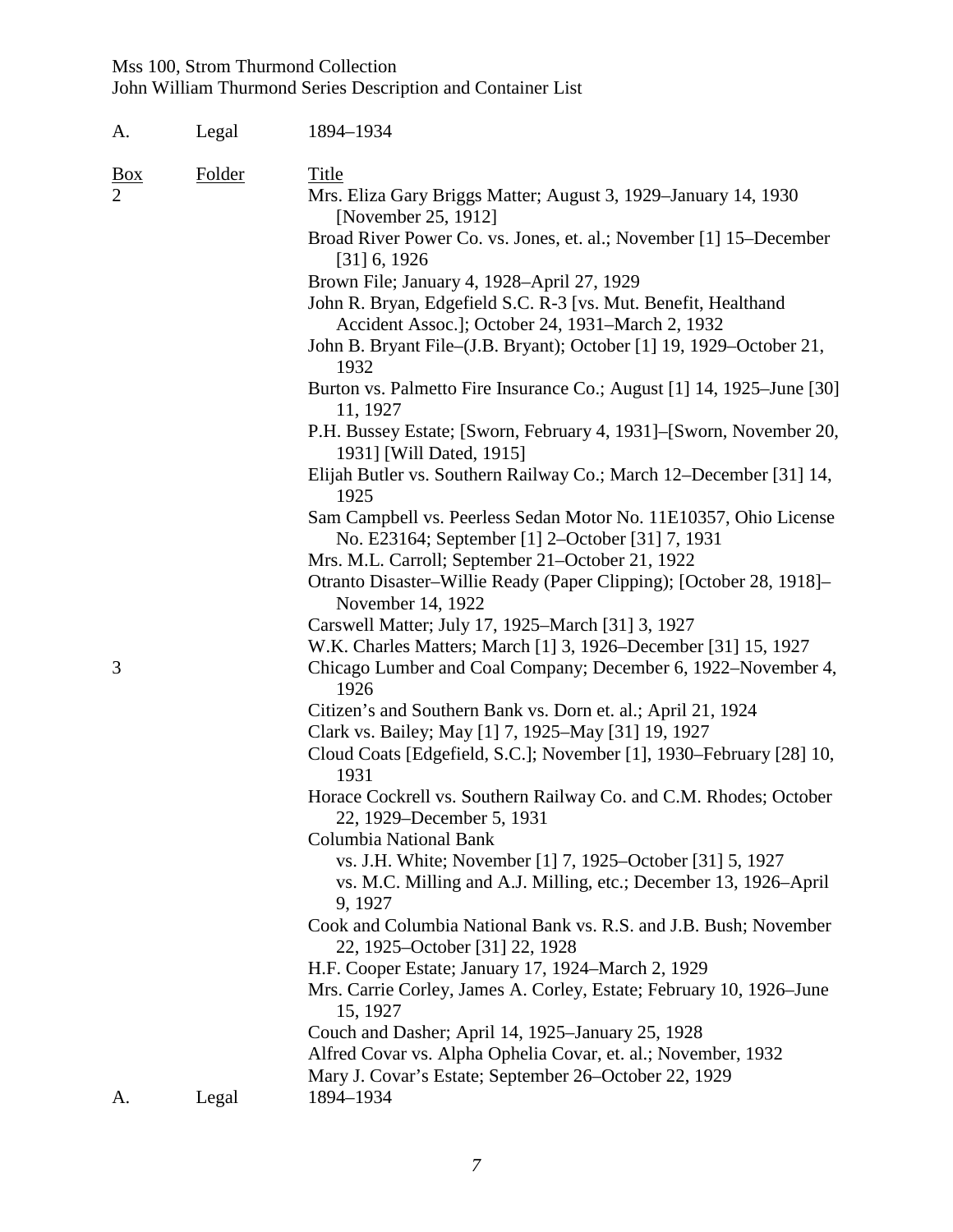| Box | Folder | <b>Title</b>                                                                                                                  |
|-----|--------|-------------------------------------------------------------------------------------------------------------------------------|
|     |        | Davis, etc. et. al. vs. T.E. Dorn, etc. et. al.; [Sworn, April 22, 1929]–                                                     |
|     |        | [Sworn, June, 1929]                                                                                                           |
|     |        | Deal Lumber Company; February, 1930                                                                                           |
|     |        | De Laughter                                                                                                                   |
|     |        | vs. Insurance Co.; (Filed) April 21, 1930                                                                                     |
|     |        | Matter; August 20, 1928–December 6, 1929                                                                                      |
|     |        | J.W.R. De Laughter vs. N.R. Bartley; October 27, 1926–July 5, 1927<br>Detroit Fidelity File; March 3, 1925–March 29, 1929     |
|     |        | Eldred Dobey vs. War Risk Insurance; March, 1930                                                                              |
|     |        | Dolan Lumber Co.; March 25, 1925                                                                                              |
|     |        | George E. Dorn, etc. vs. Carrie E. Templeton, et. al.; 1929–November<br>16, 1932                                              |
|     |        | Dowd vs. Augusta Aiken Railway Co.; July [1] 27, 1926–October [31]<br>24, 1928                                                |
|     |        | James Dukes vs. Southern Crushed Stone and Granite Co.; April 24,<br>1929-July [30] 23, 1930                                  |
|     |        | Edgefield Highway Commission; February [1] 5, 1913–August [31]<br>24, 1929                                                    |
|     |        | The Bank of Edgefield, et. al. vs. The Peoples State Bank of South                                                            |
|     |        | Carolina; February–December 17, 1931                                                                                          |
|     |        | Town of Edgefield vs. Georgia and Florida Railroad; April 1-July 12,<br>1930                                                  |
|     |        | Edmunds [Jack] vs. Edmunds [Mary M.]; July 2-October 10, 1925                                                                 |
| 4   |        | Edwards vs. Town of Saluda; January 4, 1927-November 13, 1928<br>Edwards, Martha-Will; January 2, 1920-December 30, 1929      |
|     |        | V.E. Edwards, et. al. vs. Broad River Power Co.; May 28, 1925–<br>November 13, 1926                                           |
|     |        | Edwards, W.C.; February [1] 14, 1924–November [30] 5, 1926                                                                    |
|     |        | Eidson Matter; June [1] 17, 1925–February [28] 9, 1926                                                                        |
|     |        | H.G. Eidson                                                                                                                   |
|     |        | File; June 26, 1925–August 27, 1927                                                                                           |
|     |        | vs. Clara Padgett; June 16, 1926-July, 1926                                                                                   |
|     |        | J.P. Etheredge Estate; June 4, 1926–December 12, 1930<br>Endicott Johnson Corp. vs. The Service Store, Inc.; May [1] 9, 1929– |
|     |        | October [31] 24, 1930<br>J.I. Eubanks File [vs. T.W. Pickens]; November 25, 1924–February                                     |
|     |        | [28] 23, 1927<br>J.T. and J.C. Etheredge vs. Lexington Water Power Co.; January 30,                                           |
|     |        | 1930; June 19, 1931                                                                                                           |
|     |        | Mrs. Eva L. Eve vs. Lott, et. al.; October 22, 1929–March 5, 1931                                                             |
|     |        | Evans vs. Craft, et. al.; October 31, 1923; November 5, 1923                                                                  |
|     |        | Miss Mary Evans vs. State Highway Dept.; May [1] 23, 1924–<br>December [31] 20, 1930                                          |
|     |        |                                                                                                                               |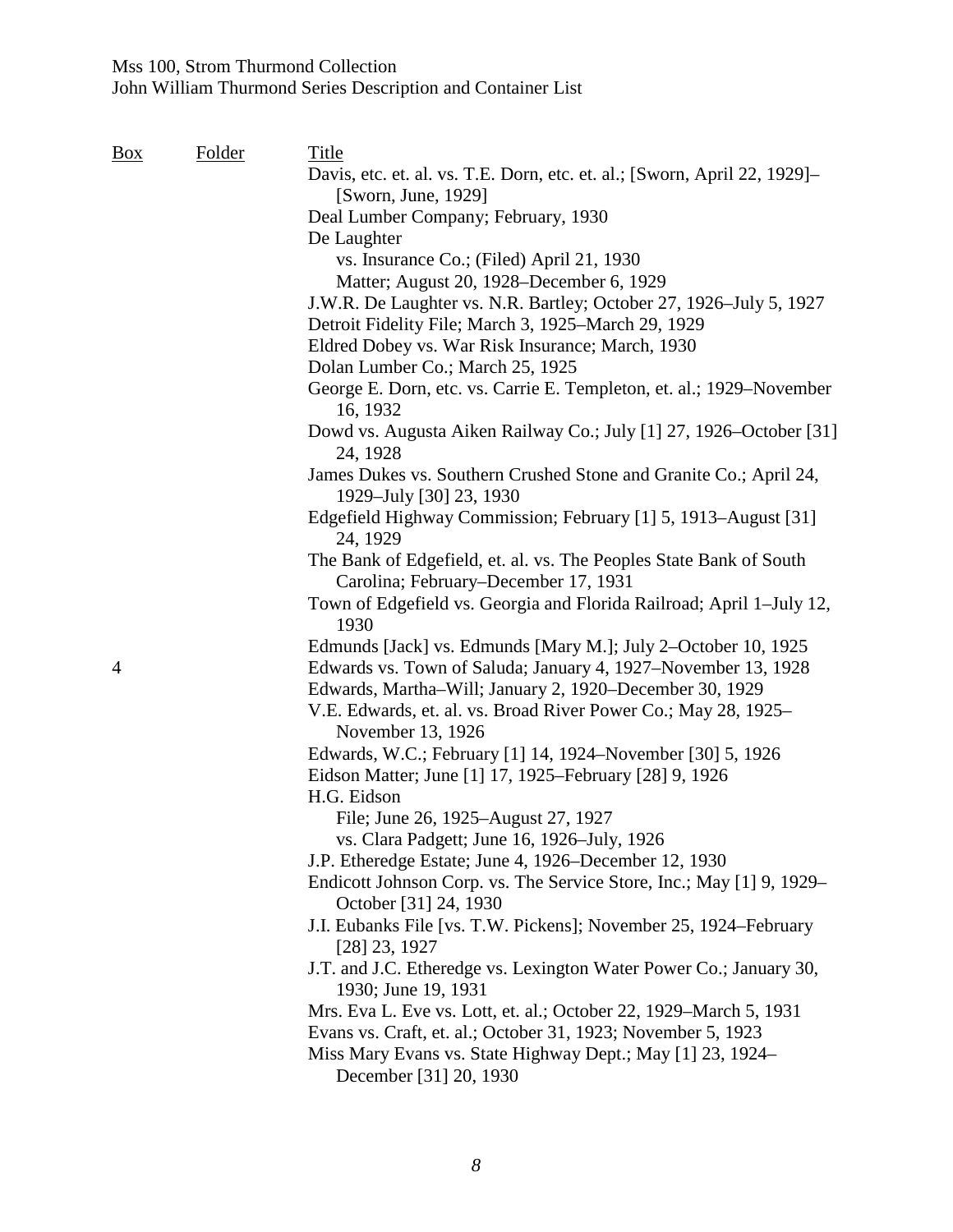| A.         | Legal  | 1894-1934                                                                                                                                                                               |
|------------|--------|-----------------------------------------------------------------------------------------------------------------------------------------------------------------------------------------|
| <u>Box</u> | Folder | <b>Title</b><br><b>Farmers and Merchants Bank</b><br>et. al. vs. W.S. Orander and Hortense Orander; April 23, 1927–July<br>7, 1928                                                      |
|            |        | vs. Sallie Pardue; August–September 30, 1922<br>[of Johnston]                                                                                                                           |
|            |        | vs. D.S. Sheppard and Prince L. Adams; [1919]<br>vs. Attaway, et. al.; [c. 1922]–April 21, 1926                                                                                         |
|            |        | Farmers Bank                                                                                                                                                                            |
|            |        | et. al. vs. Morgan Lumber Co.; August 16, 1929–November 3,<br>1930                                                                                                                      |
|            |        | (of Edgefield) vs. Hollingsworth, Adm.; December 10, 1924–<br><b>August</b> , 1927                                                                                                      |
|            |        | [of McCormick] vs. [Mrs. W.K.] Charles, et. al.; August, 1925<br>Farmers Bank of McCormick; September 1–16, 1930<br>Federal Land Bank [of Columbia] vs.                                 |
|            |        | W.A. Collett–Foreclosure; October 7, 1926–December 6, 1927<br>W.L. Dunovant, Jr.; May 1, 1922–August [31] 2, 1932                                                                       |
| 5          |        | L.M. Lipscomb, et.al.; November 11, 1930–May 23, 1933<br>George Martin; December 30, 1927–June [30] 27, 1931 [Mortgage<br>Dates Beginning 1914, 1922, 1931]                             |
|            |        | T.S. Massengill; December 18, 1930–December [31] 23, 1931<br>Sallie R. Pardue; September 30, 1930-July [31] 1, 1931<br>G.W. Quarles, Now T. Wallace Quarles, et. al.; May [1] 20, 1930– |
|            |        | May [31] 5, 1931                                                                                                                                                                        |
|            |        | G. Scott Stevens, et. al.; October [1] 6, 1922–July [31] 30, 1932<br>J. Harry Strom, E.T. Radgett, et. al.; February 12–December [31]<br>4, 1931                                        |
|            |        | Strother; October 3, 1927–April 5, 1928                                                                                                                                                 |
|            |        | Fertilizer-J. W.M. Thurmond; October 23, 1925-October 10, 1931                                                                                                                          |
|            |        | Fertilizer Co. vs. Minarik, et. al.; June 18, 1925–August 2, 1928                                                                                                                       |
|            |        | Finance Company of America vs. Hammond, E.B.; December 5,<br>1925–December 6, 1927                                                                                                      |
|            |        | First National Bank of Batesburg vs. J.A. Watson, et. al.; February 26,<br>1924                                                                                                         |
|            |        | Mrs. Jamie E. Follmer vs. A.H. Follmer and Pardue; November 1,<br>1923-April [30] 14, 1924                                                                                              |
| 6          |        | Franklin, et. al. vs. Depositors of Farmers and Merchants Bank;<br>November 7, 1925–November 30, 1926                                                                                   |
|            |        | Fuller, Irene, et. al.; March [1] 20–June [30] 25, 1926<br>Furst and Thomas vs. George F. DeLaughter, et. al.; September 25,                                                            |
|            |        | 1931-March 14, 1932                                                                                                                                                                     |
|            |        | Mrs. Annie C. Gardner, et. al. vs. John W. Raper; November 10,<br>1926–February 6, 1930                                                                                                 |
|            |        |                                                                                                                                                                                         |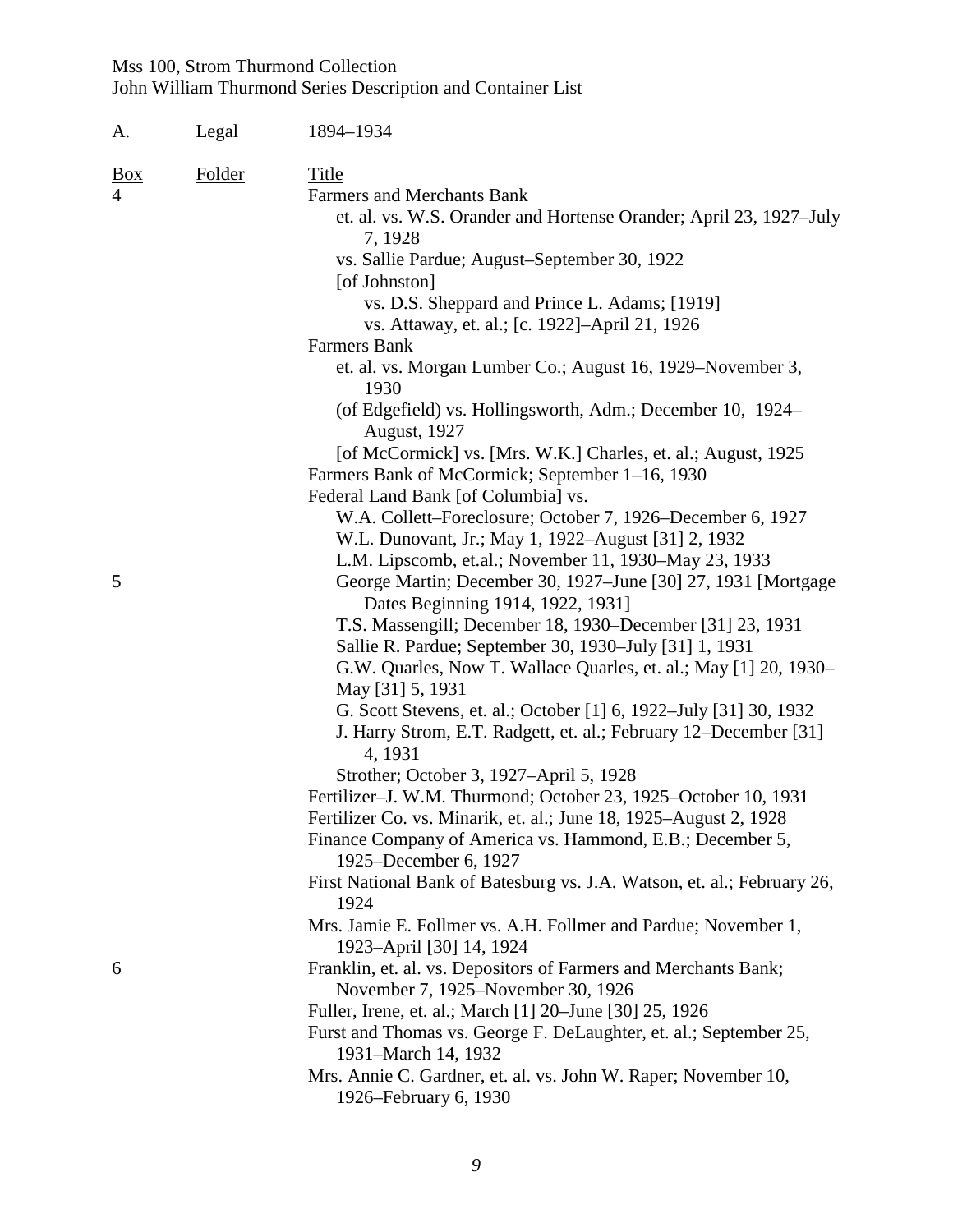| A.                                                  | Legal | 1894-1934                                                                                                                                                                                                                                                                                                                                                                                                                                                                                                                                                                                                                                                                                                                                             |  |  |
|-----------------------------------------------------|-------|-------------------------------------------------------------------------------------------------------------------------------------------------------------------------------------------------------------------------------------------------------------------------------------------------------------------------------------------------------------------------------------------------------------------------------------------------------------------------------------------------------------------------------------------------------------------------------------------------------------------------------------------------------------------------------------------------------------------------------------------------------|--|--|
| Folder<br>Title<br>$\frac{Box}{}$<br>6<br>Greenwood |       | Garrett vs. Southern Crushed Stone and Granite Co.; February [1] 25,<br>1929–October [31] 4, 1930<br>Garvin vs. Garvin; January 16–December [31] 12, 1929<br>W.S. Gordon; February 14, 1931–February [28] 24, 1932<br><b>Bank of Graniteville</b><br>February [1] 5, 1924–April 5, 1926<br>vs. Eidson, et. al.; December 22, 1928–July [31] 26, 1932<br>vs. W.B. Posey, et. al.; October 13, 1925–January [31] 9, 1930<br>Matters; November 6, 1926–October 7, 1931<br>Walter Green's Estate; February [1] 10-April [30] 11, 1931<br>Bank of Greenwood vs. Arthur M. Timmerman, et. al.; October [1] 15,<br>1929–August [31] 18, 1931<br>Co. vs. Ellison, et. al.; July 1, 1921–May 18, 1927<br>Highway Commission vs. L.B. Burnett; January 5, 1928– |  |  |
|                                                     |       | January 4, 1929<br>Grier and Park Matters; June 12, 1922-July 17, 1926<br>J. Grank Griffin, Bankrupt; October 26, 1926–February 7, 1927<br>John R. Hale vs. Standard Oil Co.; March [1] 11-April [30] 23, 1932<br>Perry Hall vs. Sims [John A.]; January [1] 9, 1923–October [31] 7,<br>1925<br>Hamilton Auto Co. vs. American Surety Co. [of New York]; July 2,<br>1924–July [31] 12, 1926<br>J.M. Hammond–In Re Estates of John E. Hammond, Deceased;                                                                                                                                                                                                                                                                                               |  |  |
|                                                     |       | August-December 8, 1931<br>Halpin, etc. vs. Savannah River Electric Co.; April 18, 1929–October<br>20, 1930                                                                                                                                                                                                                                                                                                                                                                                                                                                                                                                                                                                                                                           |  |  |
| $\overline{7}$                                      |       | B. L. Harrison; August 14, 1925; August 17, 1925<br>Heath, et. al. vs. W.C. Strom; September 15, 1924–July 31, 1931<br>E.E. Henry, Johnston, S.C.; August 22, 1922-February 13, 1923<br>Mrs. S.J. Henry vs. Broad River Water Power Co.; June 20, 1925–June<br>27, 1931<br>Joe Herlong Matter; September 20-October 26, 1926<br>J.E. Hernlen, et. al. vs. Charleston and Western Carolina Railway Co.;<br>September [1] 8, 1927–March [31] 25, 1930<br>County Highway and Rights of Way; [1924]<br>Hines Lumber Co.; June 15, 1923–April [30] 28, 1932<br>Hollingsworth, D.B. vs. The Federal Land Bank of Columbia; January                                                                                                                          |  |  |
|                                                     |       | 23-August 8, 1930<br>Georgia B. Holmes Matter; March 6, 1923–July, 1928<br>[G.C.] Holmes and L.D. [Holmes] vs. International Vegetable Oil Co.<br>Inc.; August 12, 1929–October 9, 1930<br>Holmes, G.W.–Deceased; December, 1923–May, 1928                                                                                                                                                                                                                                                                                                                                                                                                                                                                                                            |  |  |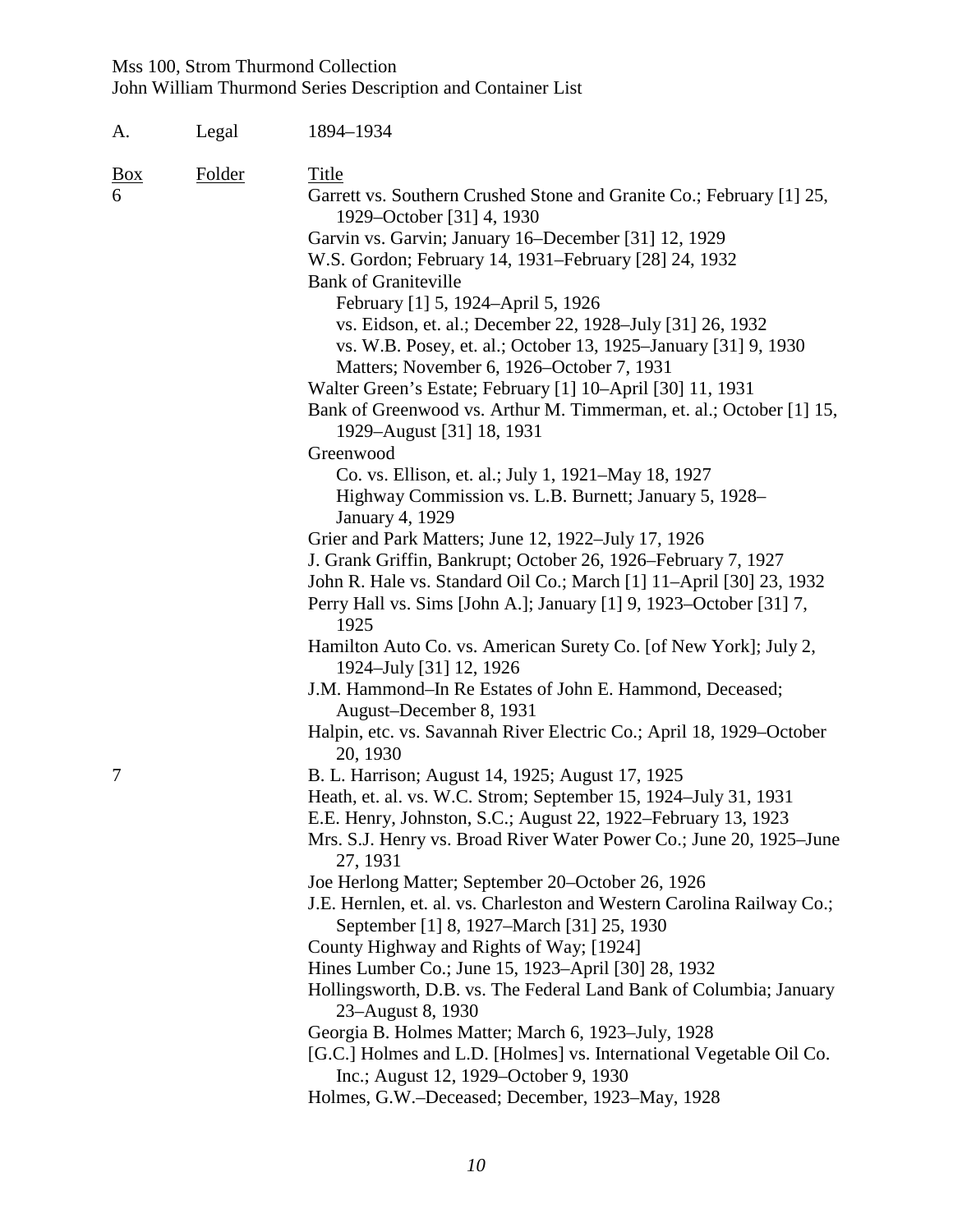| A.         | Legal  | 1894-1934                                                                                                                                                                                                                 |
|------------|--------|---------------------------------------------------------------------------------------------------------------------------------------------------------------------------------------------------------------------------|
| <u>Box</u> | Folder | <b>Title</b><br>L.D. Holmes vs. Southern Railway; May 13–June 27, 1931<br>Lewis Holmes Estate; April [1] 28, 1925–November [30] 22, 1928<br>Holstein, et. al. vs. Long Cane Lumber Co.; January 15, 1925–March<br>8, 1928 |
|            |        | Miss Lena Holstein's Estate; January 1, 1928-[Sworn] February 20,<br>1929                                                                                                                                                 |
|            |        | James Howard vs. Charleston and Western Carolina Railway Co.;<br>April 24–November [30] 22, 1930                                                                                                                          |
|            |        | Jackson, Receiver vs. J. Walter Sawyer; February [1] 3-[28] 7, 1927<br>O.L. Jackson vs. Seaboard Air Line Railway; November [1] 2, 1926–<br>February [28] 21, 1928                                                        |
|            |        | Estate of Olin Johnson; September 10, 1927-March 15, 1930<br>Bank of Johnston vs.                                                                                                                                         |
|            |        | C.E. Jones, et. al.; March 11, 1924-April 19, 1928<br>W.A. Jordan Estate [Indexed Under "J"]; January 1, 1925–April<br>$[30]$ 2, 1927                                                                                     |
|            |        | Johnston Township; June 26, 1930<br>Jones vs. Southern Railway; August [1] 10–October [31] 3, 1927<br>Mrs. C.E. Jones vs. H.T. Wright, et. al.; December [1] 8, 1920–<br>September [30] 1922                              |
| 8          |        | Johnny J. Jones Matters; November 26, 1924–April 11, 1925<br>Parris Jones vs. Winston Co., Inc.; April 25–June 14, 1928                                                                                                   |
|            |        | Jordan Building Co. File; October 28-December 15, 1925<br>W.E. Keller vs. M.E. Gibson and W.L. Rambo; December [1] 28,<br>1931-July [31] 11, 1932                                                                         |
|            |        | Key vs. Southern Railway Co.; February 6–March 12, 1929<br>F.C. Kreps vs. Estate of J.M. Holstein; April [1] 5, 1929–February<br>$[28]$ 10, 1931                                                                          |
|            |        | Langley vs.<br>Charleston and Western Carolina Railway Co.; April [1] 22, 1927–<br>December, 1931                                                                                                                         |
|            |        | National Protective Insurance Association; May 13–November 12,<br>1930                                                                                                                                                    |
|            |        | J.J. Langley vs. Insurance Co. (Continental Life Ins. Co.);<br>March [1] 6–December [31] 7, 1928                                                                                                                          |
|            |        | J.B. Leopard's Estate; June 19, 1928–August 10, 1929<br>Levi Oscar Lybrand vs. Interocean Casualty Co.; January 30, 1931;<br>June 9, 1931                                                                                 |
|            |        | Lewis, Administrator vs. [Greenwood] Fair Association;<br>October 19, 1928–November 17, 1930                                                                                                                              |
|            |        | Ligonier Refrigerator Co. vs. [James R.] Penn; April 24, 1926–March<br>5, 1930                                                                                                                                            |
|            |        | A.P. Lott Estate; May 21, 1927–August 7, 1928                                                                                                                                                                             |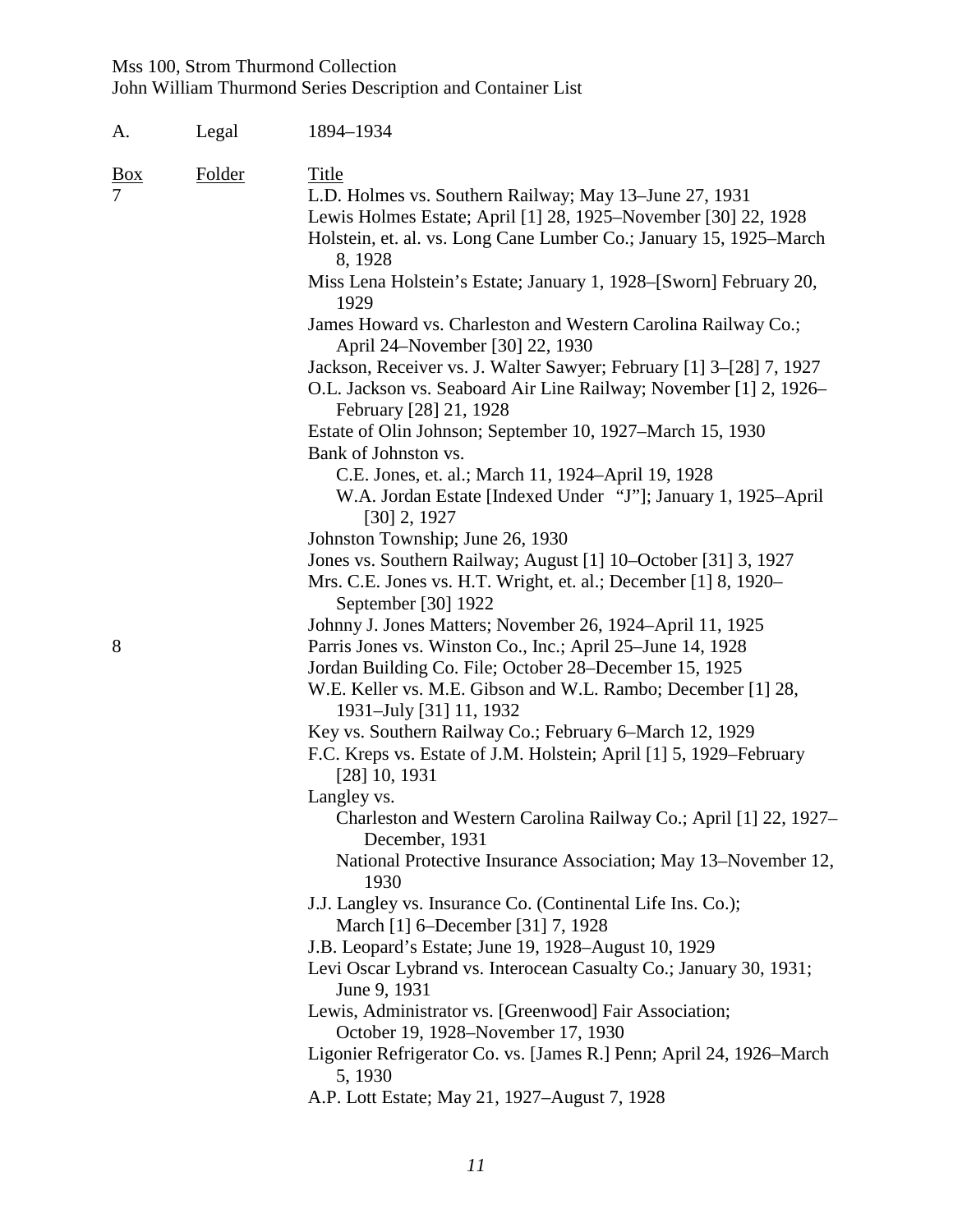| А.              | Legal  | 1894-1934                                                                                                                    |
|-----------------|--------|------------------------------------------------------------------------------------------------------------------------------|
| <u>Box</u><br>8 | Folder | Title<br>J.C. McAuliffe vs. Skyland Stages, et. al.; November 18, 1931-                                                      |
|                 |        | February, 1932                                                                                                               |
|                 |        | McCary Case; May [1] 14, 1925 [1911]-November [30] 18, 1926<br>McCormick School [Building] Matters; May [1] 8, 1928–December |
|                 |        | $[31]$ 2, 1930                                                                                                               |
|                 |        | Bank of McCormick, Receiver; July 16, 1930<br>C.F. McDaniel; January [1] 12–February [28] 9, 1932                            |
|                 |        | McDowell vs. Federal Land Banks; July 23, 1929–May 21, 1930                                                                  |
|                 |        | Edward T. McElhaney vs. Liggett-Myers New York Tobacco Co.,<br>Inc.; January [1] 13, 1931–December [31] 7, 1931              |
|                 |        | McGee vs. Harrison; August 1 [8]–September [30] 5, 1929                                                                      |
|                 |        | McKie vs. McKie; April 11, 1924-August 31, 1930                                                                              |
|                 |        | McKie, Mrs. Lillian L. vs. L.T. May; July 24, 1924–August, 1928                                                              |
| 9               |        | McLendon vs. [Jordan Building Co. Matter]; May 16-July [31] 20,<br>1925                                                      |
|                 |        | Markwalter vs. Chicago Lumber and Coal Co.; January [1] 12, 1928-<br>December [31] 2, 1929                                   |
|                 |        | Marlowe vs. Newberry College; September 22, 1927–November 22,<br>1928                                                        |
|                 |        | J.T. Martin, et. al. vs. Globe Indemnity Company, et. al.; March [1] 2–<br>December [31] 7, 1928                             |
|                 |        | T.S. Massengill vs. Bryson and Evet; February 28, 1927–March 28,<br>1928                                                     |
|                 |        | John Mathis vs. Southern Railway; April [1] 30–September 5, 1930                                                             |
|                 |        | Maxwell Brothers, vs. G.W. Tarrant; September 18, 1925-May 2,<br>1927                                                        |
|                 |        | James Mays File; August 19, 1927–October 15, 1929                                                                            |
|                 |        | John M. Mays' Estate; February [1] 12, 1932–June [30] 8, 1933                                                                |
|                 |        | Meacham and Byrd; June 17, 1926–February [28] 14, 1929<br>Mrs. Susie Miller; May [1] 19, 1930–June [30] 20, 1931             |
|                 |        | Mitchell, Harriett S.W., vs. Mrs. Strother, M.E., et. al.; September 26,                                                     |
|                 |        | 1921-August [31] 10, 1929                                                                                                    |
|                 |        | Mitchell Strother [Case]; March 14, 1927–August [31] 22, 1931                                                                |
|                 |        | Monetta School District; January 1, 1925–July 1, 1929                                                                        |
|                 |        | Morgan Lumber Co.; December 17, 1926–August 3, 1928                                                                          |
|                 |        | J.W. Morgan vs. The Federal Land Bank; April 1, 1927–June [30] 27,<br>1930                                                   |
|                 |        | Coe Mortimer Co. vs. James W. and Amelia Satcher; November 3–5,<br>1926                                                      |
|                 |        | Felicia W. Moss and J. Roper Moss vs. Felicia M. Roof; April [1] 23–<br>June [30] 5, 1931                                    |
|                 |        | B.C. Murrell vs. Southern Railway Co.; Seprember 23, 1931–October<br>7, 1932                                                 |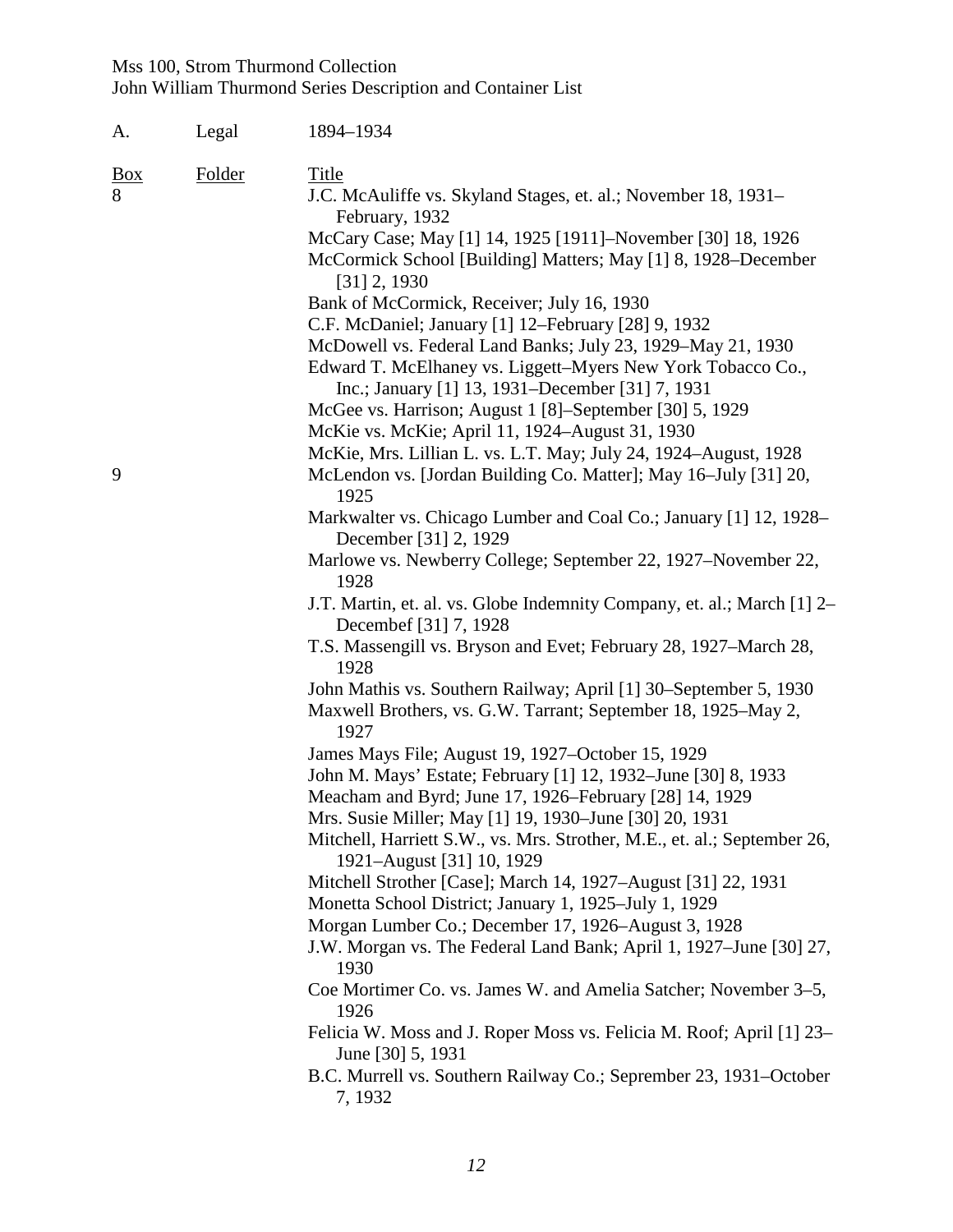| А.              | Legal  | 1894-1934                                                                                                                                                                                                           |
|-----------------|--------|---------------------------------------------------------------------------------------------------------------------------------------------------------------------------------------------------------------------|
| <u>Box</u><br>9 | Folder | <b>Title</b><br>National Loan [and Exchange Bank] vs. B.A. Jordan; November 12-                                                                                                                                     |
|                 |        | 21, 1925<br>Newton Parker Matter; August 7, 1925; August 24, 1925<br>Mrs. Helen Nicholson; November 12, 1931–January 25, 1932<br>S.B. Nicholson vs. Fidelity and Deposit Co. of Maryland; January 28–<br>July, 1930 |
|                 |        | "In Rie"; Estate of Mrs. Fannie W. Nickerson; April 5, 1928–<br>November 13, 1929                                                                                                                                   |
|                 |        | The Town of North Augusta Matter; March 9-July, 1925<br>Norwood National Bank vs.                                                                                                                                   |
|                 |        | Morris, et. al.; August 21, 1925–February 21, 1929<br>Morris (R.F.); June [1] 10, 1926–April [30] 4, 1928                                                                                                           |
|                 |        | James H. Orander Bankruptcy; April 11–November 15, 1927                                                                                                                                                             |
|                 |        | James Oscar Ouzts vs. Mrs. Regina O. Temples, et. al.; May 6, 1931;<br>June 27, 1931                                                                                                                                |
| 10              |        | W.B. Outz vs. Federal Land Bank of Columbia; October 10, 1929–<br>July 26, 1930                                                                                                                                     |
|                 |        | Palmetto Bank vs. Peoples Trust Co., Seymour, et. al.; June [1] 29,<br>1923–November [30] 22, 1924                                                                                                                  |
|                 |        | G.P. Parkman vs. Carson, et. al.; [Sworn,] [September 26, 1929]<br>W.P. Parks and W.H. Parks, Executors, vs. Mrs. Laura H. Bunch, et.<br>al.; May 19, 1931–February 17, 1932                                        |
|                 |        | Payne vs. Turner; February 13, 1924–September 11, 1926                                                                                                                                                              |
|                 |        | Paysinger vs. Southern Railway Co.; June [1] 8-June [30] 14, 1927                                                                                                                                                   |
|                 |        | Mrs. Octavia Rushton Pender vs. Mrs. Felicia Moss, et. al.; August [1]<br>5–August [31] 24, 1922                                                                                                                    |
|                 |        | Peoples State Bank Affairs; January 28–May 19, 1932                                                                                                                                                                 |
|                 |        | Philyou vs. W.W. Storm and Dewitt Belk; February 1, 1931–February<br>$[28]$ 18, 1932                                                                                                                                |
|                 |        | Pinson vs. Pinson; June 10, 1926–May 28, 1929                                                                                                                                                                       |
|                 |        | Pitts-Bankruptcy Matters; [c. July]-November 3, 1928<br>William A. Platt vs. A.J. Sullivan and A.F. Greene; June 17, 1922–<br>December, 1924                                                                        |
|                 |        | Plum Branch Bank Depositors vs. Stockholders; April, 1926–August<br>31, 1931                                                                                                                                        |
|                 |        | James Prescott vs. The Hines Lumber Co.; March 1, 1927–March 15,<br>1928                                                                                                                                            |
|                 |        | J.L. Price; January 27, 1928–October 15, 1929                                                                                                                                                                       |
|                 |        | Ellen Prince vs. Stockman, et. al.; March 10, 1927–December 12, 1929                                                                                                                                                |
|                 |        | Quarles, Montez Estate; May [1] 7–October [31] 16, 1930                                                                                                                                                             |
|                 |        | Quarles vs. Monument Co. [American Memorial Co. of Atlanta,<br>Georgia]; August 22, 1928–November 22, 1929                                                                                                          |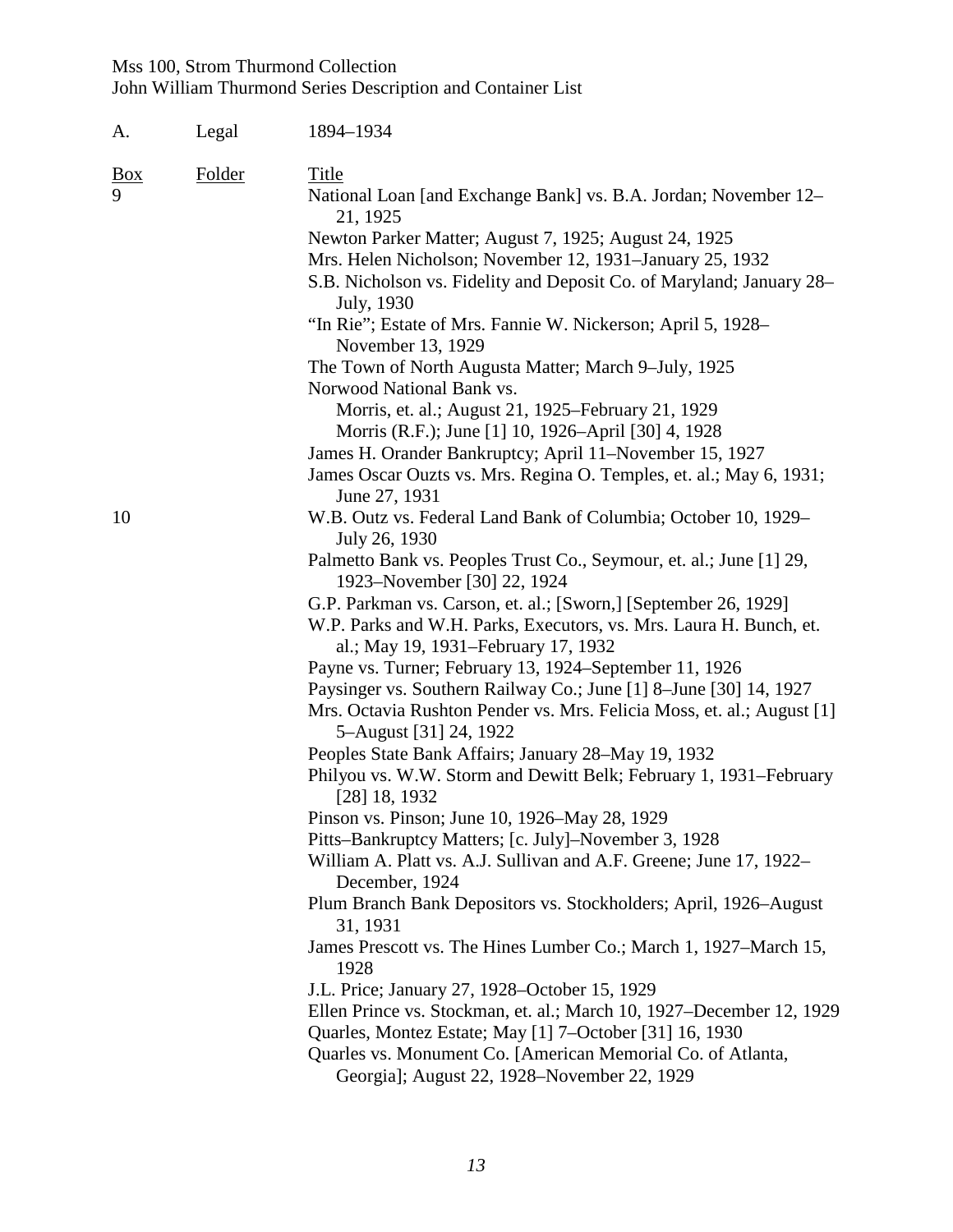| A.                                | Legal | 1894-1934                                                                                                                                                                                                              |  |
|-----------------------------------|-------|------------------------------------------------------------------------------------------------------------------------------------------------------------------------------------------------------------------------|--|
| Folder<br>$\underline{Box}$<br>10 |       | Title<br>Real Estate and Fidelity Co. vs. Strom, et. al.; August 28–October,<br>1923                                                                                                                                   |  |
|                                   |       | Reed vs. Carswell; July 26, 1926–November 4, 1929<br>Luther W. Reese vs. Addie C. Reese, as Trustee; February 3–April 19,<br>1927                                                                                      |  |
|                                   |       | Reynolds Estate; December 16, 1924–April [30] 21, 1927<br>William H. Reynolds' Estate; January [1] 10, 1928-April [30] 2, 1930                                                                                         |  |
| 11                                |       | Grady Rhodes' Matter; June 13-August 17, 1928<br>Letters to Governor John G. Richards; November 20, 1926–June 14,<br>1927                                                                                              |  |
|                                   |       | Fannie S. Richardson, Ruth O. Eidson vs. E.B. Davis, et. al.; February<br>$[1]$ 4–March [31] 3, 1927                                                                                                                   |  |
|                                   |       | Robertson vs. Robertson; August [1] 29, 1922-August [31] 27, 1927<br>Rock Quarry Cases; March [1] 3, 1923–December [31] 9, 1931<br>Rodgers vs. Farmers Bank of Edgefield; September 1, 1928–December<br>$[31]$ 1, 1930 |  |
|                                   |       | Rowland vs. C. and W. C. Ry. Co.; January, 1925–December 7, 1927<br>Rush vs. Faulkner–Trials File; October [1] 19, 1927–July [31] 30,<br>1931                                                                          |  |
|                                   |       | F.P. Salter Estate; November [1] 20, 1928–October [31] 15, 1929                                                                                                                                                        |  |
|                                   |       | Saluda<br>Commission vs. Newberry Commission; February 11-19, 1930<br>Wholesale and Warehouse Company vs. John Dozier and H.G.<br>Eidson; May 10, 1926–March 29, 1927                                                  |  |
|                                   |       | Sanders vs. Schneider, et. al.; July [1] 16, 1926–March [31] 1, 1928<br>and Undated                                                                                                                                    |  |
|                                   |       | C.W. Satcher vs. E.M. Padgett and The Farmers and Merchants Bank;<br>October 4, 1922–February 6, 1923                                                                                                                  |  |
|                                   |       | <b>James Satcher</b><br>vs. Edith C. Walsh, et. al.; September 25, 1923; September 29,<br>1923                                                                                                                         |  |
|                                   |       | Papers; February 4, 1920–January 14, 1931<br>James A. Satcher vs. B.A. Jordan, et. al.; May 7, 1927–February 13,<br>1931                                                                                               |  |
|                                   |       | Mrs. Leila Satcher, et. al. vs. Gary Satcher, et. al.; November 7, 1921–<br>June 3, 1927 (Date of Instrument)                                                                                                          |  |
|                                   |       | Joseph Sauls or [Sawls]; September 12, 1926; September 21, 1926<br>Mrs. Ida Rosana Sawyer; August 4, 1921–March 12, 1923                                                                                               |  |
|                                   |       | Schneider Insurance Case; December, 1925–June [30] 13, 1929<br>Mrs. H.H. Scott's Estate; January [1] 7, 1931–January [31] 6, 1932<br>J.O. Scott's Estate; November 26, 1929–August 17, 1931                            |  |
|                                   |       | Seago Matter; July 13, 1918–March 15, 1930<br>Fred Seigler's Estate; August 1–September 30, 1931                                                                                                                       |  |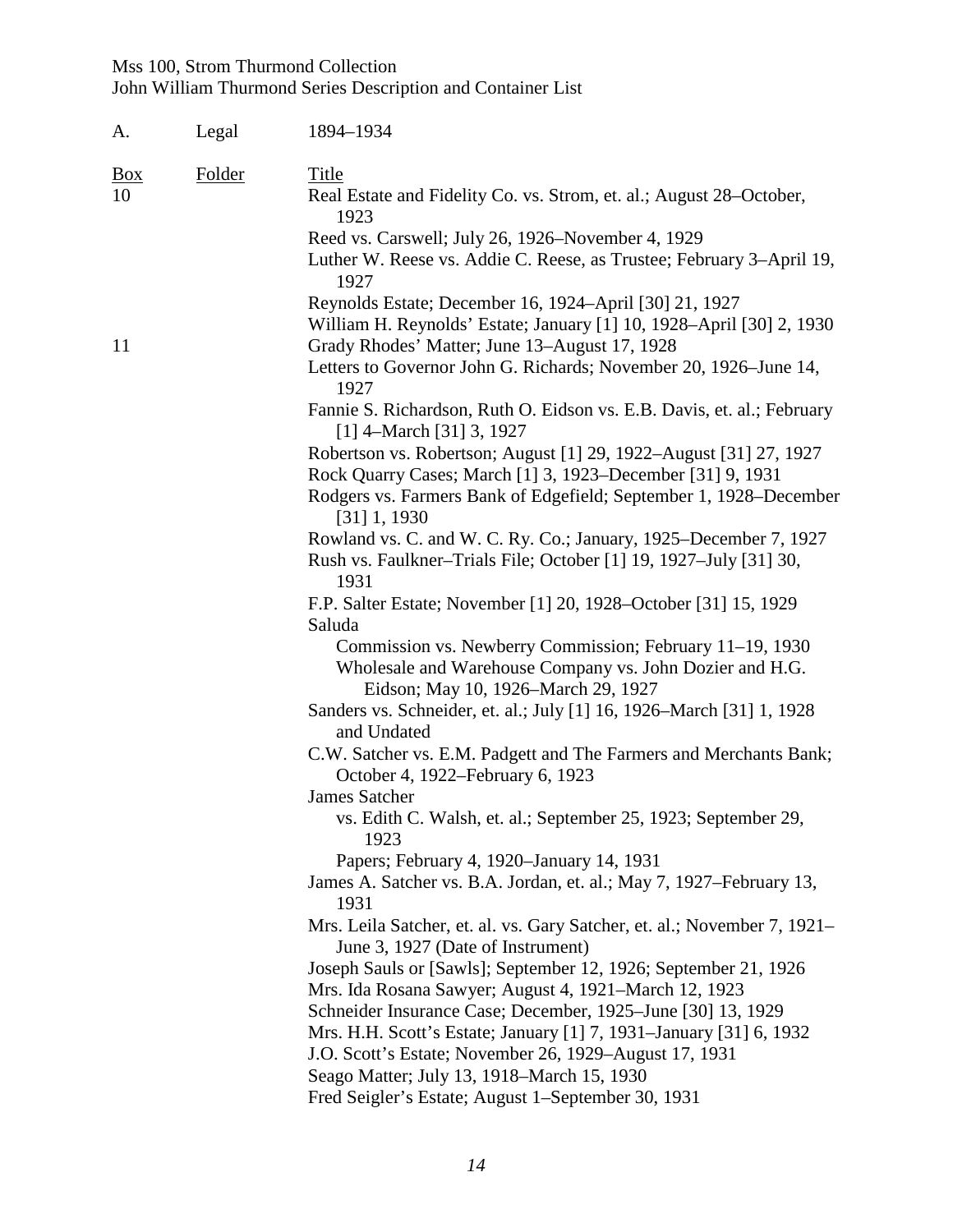| A.                                         | Legal | 1894-1934                                                                                                                  |
|--------------------------------------------|-------|----------------------------------------------------------------------------------------------------------------------------|
| <b>Box</b><br>Folder<br><b>Title</b><br>11 |       |                                                                                                                            |
|                                            |       | J.H. Self vs. Cushman; May [1] 7, 1926–May [31] 31, 1927<br>John A. Simkins Estate; September [1] 24–October [31] 15, 1928 |
| 12                                         |       | Pierce Simpkins vs. The Federal Land Bank; November 3, 1919–                                                               |
|                                            |       | August 13, 1930                                                                                                            |
|                                            |       | Smith, et. al. vs. Queen Ins. Co.; May 18-May 21, 1923                                                                     |
|                                            |       | S.M. Smith, Administrator of the Estate of Julian T. Harris vs. Skyland<br>Stages; December 13, 1930–June 8, 1932          |
|                                            |       | Southern Crushed Stone and Granite Co. Matters; April 14, 1923–May<br>27, 1926                                             |
|                                            |       | Southern Railway Co.                                                                                                       |
|                                            |       | December 10, 1921–December 31, 1926                                                                                        |
|                                            |       | January [1] 8, 1927–August [31] 17, 1929                                                                                   |
|                                            |       | Southern Railway Co. [Town of Trenton] vs. State Highway                                                                   |
|                                            |       | Department; June 1–September 26, 1931                                                                                      |
|                                            |       | Spradley vs. Southern Crushed Stone and Granite Co.; January [1] 12,                                                       |
|                                            |       | 1923–April [30] 9, 1926                                                                                                    |
|                                            |       | State vs.                                                                                                                  |
|                                            |       | Foster Clark; February 15, 1927–October 13, 1931                                                                           |
|                                            |       | J.M. Gardner; January, 1927–Decmber 5, 1927                                                                                |
|                                            |       | Moore; August [1] 22–September [30] 7, 1929                                                                                |
|                                            |       | Ollie Powell; February 4-28, 1931                                                                                          |
|                                            |       | Walter Richardson; February 12–July, 1928                                                                                  |
|                                            |       | Joseph Sauls and Jackson Melvin; September 12–October 1, 1926                                                              |
|                                            |       | Oneal Sprouse; February, 1927–January 10, 1930                                                                             |
|                                            |       | T.H. Whitlock; June, 1927                                                                                                  |
|                                            |       | State Highway Department vs.                                                                                               |
|                                            |       | Miss Mary Evans; April 22, 1930; February 11, 1931                                                                         |
|                                            |       | Federal Land Bank; February 25, 1930–February 23, 1931<br>Hines Lumber Co. [Meiwether, South Carolina]; August 8, 1931–    |
|                                            |       | January 25, 1932                                                                                                           |
|                                            |       | Southern Railway (Condemnation); September 30–October 30,                                                                  |
|                                            |       | 1930                                                                                                                       |
|                                            |       | State Highway Department, Condemor, vs. Mrs. Carrie Pratt Marshall,                                                        |
|                                            |       | Condemnee; June 24, 1931–January 22, 1932                                                                                  |
| 13                                         |       | The State of South Carolina vs. The W.T. Rawleigh Co.; 1930-May<br>21, 1934                                                |
|                                            |       | Stevens, et. al. vs. Consolidated Indemnity and Ins. Co.; July 3–<br>October 3, 1930                                       |
|                                            |       | Stevens vs. Johnstone and Livingston Lumber Co.; June 28, 1924–<br>March 1, 1929                                           |
|                                            |       | Stockholders File; July 21, 1924-August 6, 1928                                                                            |
|                                            |       | P.B. Stone Estate; June [1] 25–July [31] 1, 1925                                                                           |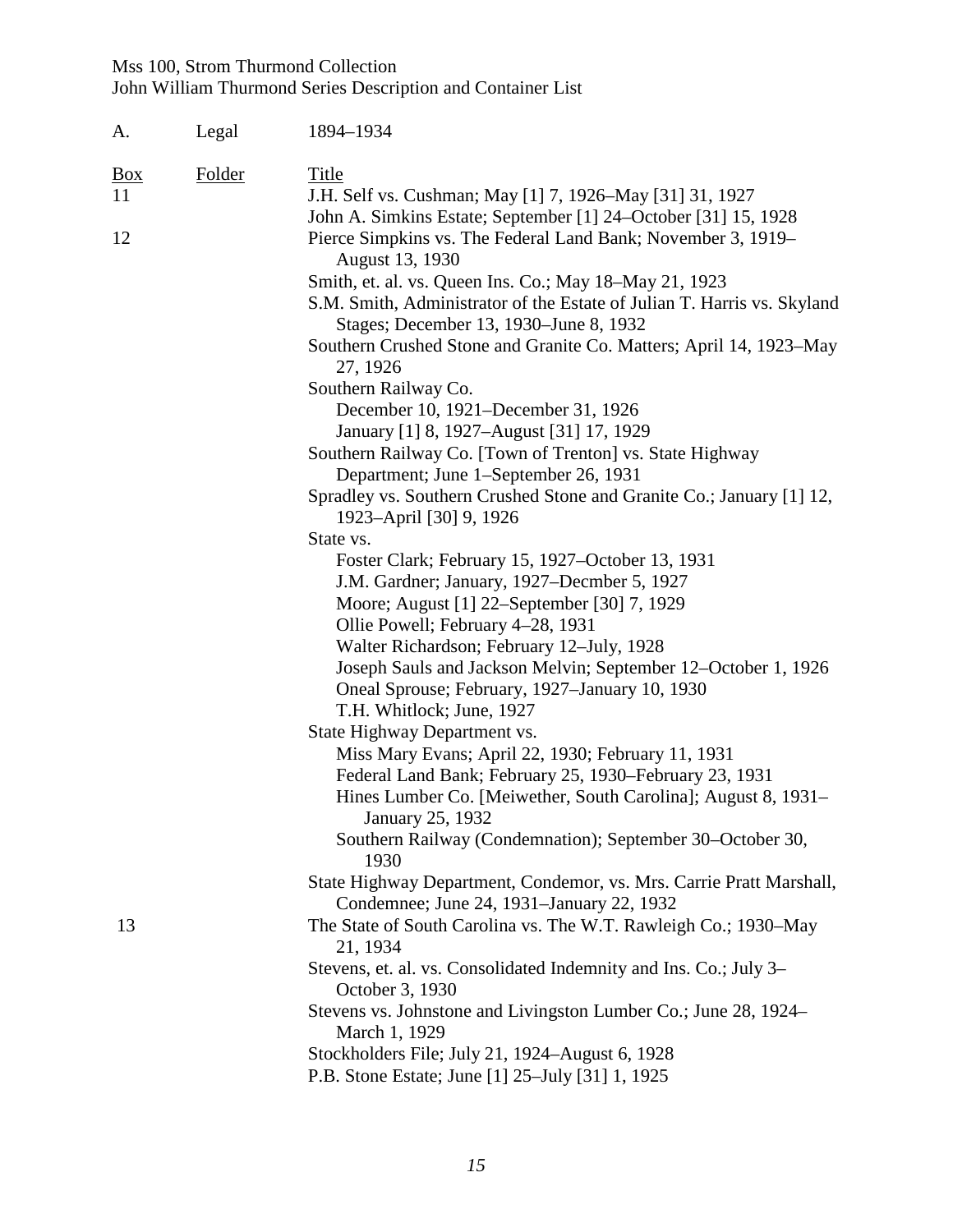| A.                      | Legal  | 1894-1934                                                                                                                                                                                                                 |  |
|-------------------------|--------|---------------------------------------------------------------------------------------------------------------------------------------------------------------------------------------------------------------------------|--|
| $\underline{Box}$<br>13 | Folder | <b>Title</b><br>Stovall–Daniel Company vs. Mayson, et. al.; January 16–October 10,                                                                                                                                        |  |
|                         |        | 1928<br>H.D. Strom Estate and Mayson File; July 2, 1925-February 15, 1928<br>C.F. Strother Estate (Mortgage Dated 1908); August 14, 1925<br>Mrs. Ellen W. Strother vs. E.P. Arthur, Mamie M. Arthur, et. al.;<br>[1920's] |  |
|                         |        | George T. Swearingen<br>July, 1922<br>vs. Lumber Co., et. al.; October 30 [1], 1926–February [28] 25,                                                                                                                     |  |
|                         |        | 1929<br>Taylor vs. Southern Crushed Stone and Granite Co.; August 16–                                                                                                                                                     |  |
|                         |        | November 20, 1926<br>George Thomas vs. J.M. Huber Pigment Co. Inc.; August 16, 1927–                                                                                                                                      |  |
|                         |        | January 15, 1928<br>J.D. Thomas vs. C.R. Dobson; October 26, 1915–March 6, 1918<br>Thurmond Key Cases (J.W.T.–R.L. Bryan Co.); March 5–December<br>30, 1930                                                               |  |
|                         |        | [B.R.] Tillman vs. N.L. Willet Seed Co.; October [1] 2, 1923–June<br>$[30]$ 15, 1926                                                                                                                                      |  |
|                         |        | Mrs. B.R. Tillman's Estate; June 15, 1928–October 8, 1929<br>Timmerman vs. Holloway; [July 31, 1925]                                                                                                                      |  |
|                         |        | Rosa L. Tompkins; August 15–December 18, 1922                                                                                                                                                                             |  |
|                         |        | Toole, et. al. vs. Moses Wooden; May 2-June 4, 1923                                                                                                                                                                       |  |
|                         |        | Turner vs. Broad River Power Co.; September 10–October 5, 1926                                                                                                                                                            |  |
|                         |        | Mrs. Fannie P. Turner, Bankrupt; February [1] 25, 1927–September<br>$[30]$ 11, 1928                                                                                                                                       |  |
|                         |        | Upson vs. The Bank of Johnston, et. al.; March 5, 1926–August [31]<br>22, 1930                                                                                                                                            |  |
|                         |        | D.K. VanWormer vs. Southern Railway; April 28–August 16, 1927<br>W.J. Walton Estate; April [1] 10, 1924–February [28] 9, 1927                                                                                             |  |
| 14                      |        | G.H. Waters Matters; January 16–May 2, 1929                                                                                                                                                                               |  |
|                         |        | H.G. Waters' Matter; October 20, 1926–March [31] 14, 1929                                                                                                                                                                 |  |
|                         |        | Watkins vs. McKie; April 9, 1925–July [31] 11, 1926                                                                                                                                                                       |  |
|                         |        | Wells vs.                                                                                                                                                                                                                 |  |
|                         |        | Penson [Weeks]; October, 1925                                                                                                                                                                                             |  |
|                         |        | Southern Railway Co.; October [1] 12, 1925–December [31] 22,<br>1927                                                                                                                                                      |  |
|                         |        | Bank of Western Carolina vs. Holmes, et. al.; October 5, 1928–<br>February 28, 1929                                                                                                                                       |  |
|                         |        | J.C. Whatley Matter; January 31, 1927–October 9, 1928                                                                                                                                                                     |  |
|                         |        | John C. Whatley vs. Hugh C. Middleton; August 12–15, 1931                                                                                                                                                                 |  |
|                         |        | Robert White vs. Provident Life and Accident Ins. Co.; January [1] 9,<br>1923-April [30] 1, 1927                                                                                                                          |  |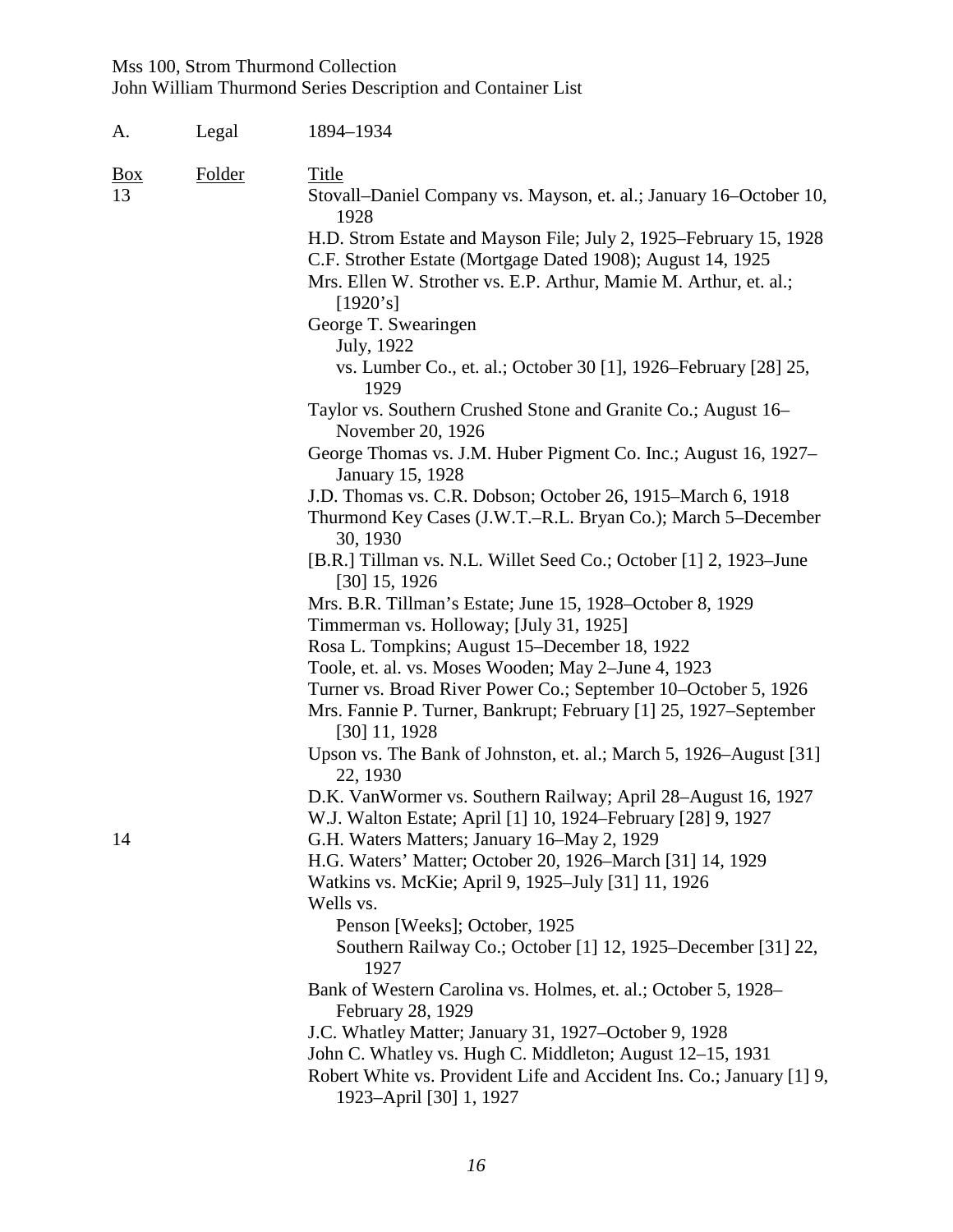| A.                      | Legal  | 1894-1934                                                                |                                                                                                                                                                         |  |  |
|-------------------------|--------|--------------------------------------------------------------------------|-------------------------------------------------------------------------------------------------------------------------------------------------------------------------|--|--|
| $\underline{Box}$<br>14 | Folder | <b>Title</b>                                                             |                                                                                                                                                                         |  |  |
|                         |        | 1923                                                                     | L.J. Williams and Son vs. Wesley D. Simon and Norval E. Kirby;                                                                                                          |  |  |
|                         |        |                                                                          | Willis, W.C. vs. W.R. Carson and Southern Surety Co.; March [1] 29,<br>1928–August [31] 2, 1930                                                                         |  |  |
|                         |        |                                                                          | E.W. Wilson File [ vs. Federal Land Bank; vs. Hartford Fire Ins. Co.;<br>vs. The Farmers and Merchants Bank of Johnston, S.C.]; [c.<br>October 31, 1922–March 27, 1926] |  |  |
|                         |        |                                                                          | Thomas R. Wilson Matter; July 6–October [31] 27, 1926<br>Susie L. Winn Foreclosure; November [1] 24, 1925–August [31] 28,                                               |  |  |
|                         |        | 1926<br>Winston and Co. vs.                                              |                                                                                                                                                                         |  |  |
|                         |        | 10, 1932                                                                 | [Georgia and Florida Railroad]; October [1] 13, 1927–August [31]                                                                                                        |  |  |
|                         |        | 2, 1931                                                                  | [Georgia and Florida] Railway, et. al.; March 29, 1929–November                                                                                                         |  |  |
|                         |        |                                                                          | Georgia and Florida Railroad; October 8, 1929–April 11, 1932                                                                                                            |  |  |
|                         |        |                                                                          | Winston and Company, Inc.; May [1] 27, 1927–January [31] 25, 1929                                                                                                       |  |  |
|                         |        | Jim Wolfe; August 31-October 2, 1929                                     |                                                                                                                                                                         |  |  |
|                         |        | J.W. Wood vs. State Highway Dept.; May [1] 22-September [30] 26,<br>1929 |                                                                                                                                                                         |  |  |
| 15                      |        |                                                                          | Wood Truck Case [W.H. Wood vs. Fire and Marine Underwriters];<br>November 17, 1925–October [31] 22, 1926                                                                |  |  |
|                         |        | September [30] 14, 1926                                                  | J.D. Woodward vs. Richardson, et. al.; November [1] 29, 1925–                                                                                                           |  |  |
|                         |        |                                                                          | Wright Brothers; September 11, 1925–September 28, 1926                                                                                                                  |  |  |
|                         |        |                                                                          | Luther Young, as Administrator of the Estate of Jolly Young,                                                                                                            |  |  |
|                         |        | 19, 1927                                                                 | Deceased vs. Continental Casualty Co.; September 2-November                                                                                                             |  |  |
|                         |        | 1926                                                                     | Zeigler vs. Talbert, et. al.; November [1] 28, 1924–February [28] 15,                                                                                                   |  |  |
|                         |        |                                                                          | Law Correspondence of J.Wm. Thurmond                                                                                                                                    |  |  |
|                         |        | $A-B$                                                                    | March 2, 1928–December 4, 1933                                                                                                                                          |  |  |
|                         |        | $C-D$                                                                    | March 25, 1896; February 23, 1928–May 26, 1934                                                                                                                          |  |  |
|                         |        | $E-H$                                                                    | December 12, 1927-March 14, 1934                                                                                                                                        |  |  |
|                         |        | $I-L$                                                                    | July 9, 1881; February 8, 1928–May 25, 1933                                                                                                                             |  |  |
| 16                      |        | $M-O$                                                                    | January 31, 1928–May 15, 1934                                                                                                                                           |  |  |
|                         |        | $P-R$                                                                    | May 4, 1927–June 16, 1934                                                                                                                                               |  |  |
|                         |        | S                                                                        | January 21, 1894; August 21, 1914; December 24,<br>1923–May 4, 1934                                                                                                     |  |  |
|                         |        | $T-V$                                                                    | April 8, 1908; February 2, 1928–May 15, 1934                                                                                                                            |  |  |
|                         |        | $W-Y[Z]$                                                                 | February 18, 1925; November 19, 1927–May 17,<br>1934                                                                                                                    |  |  |